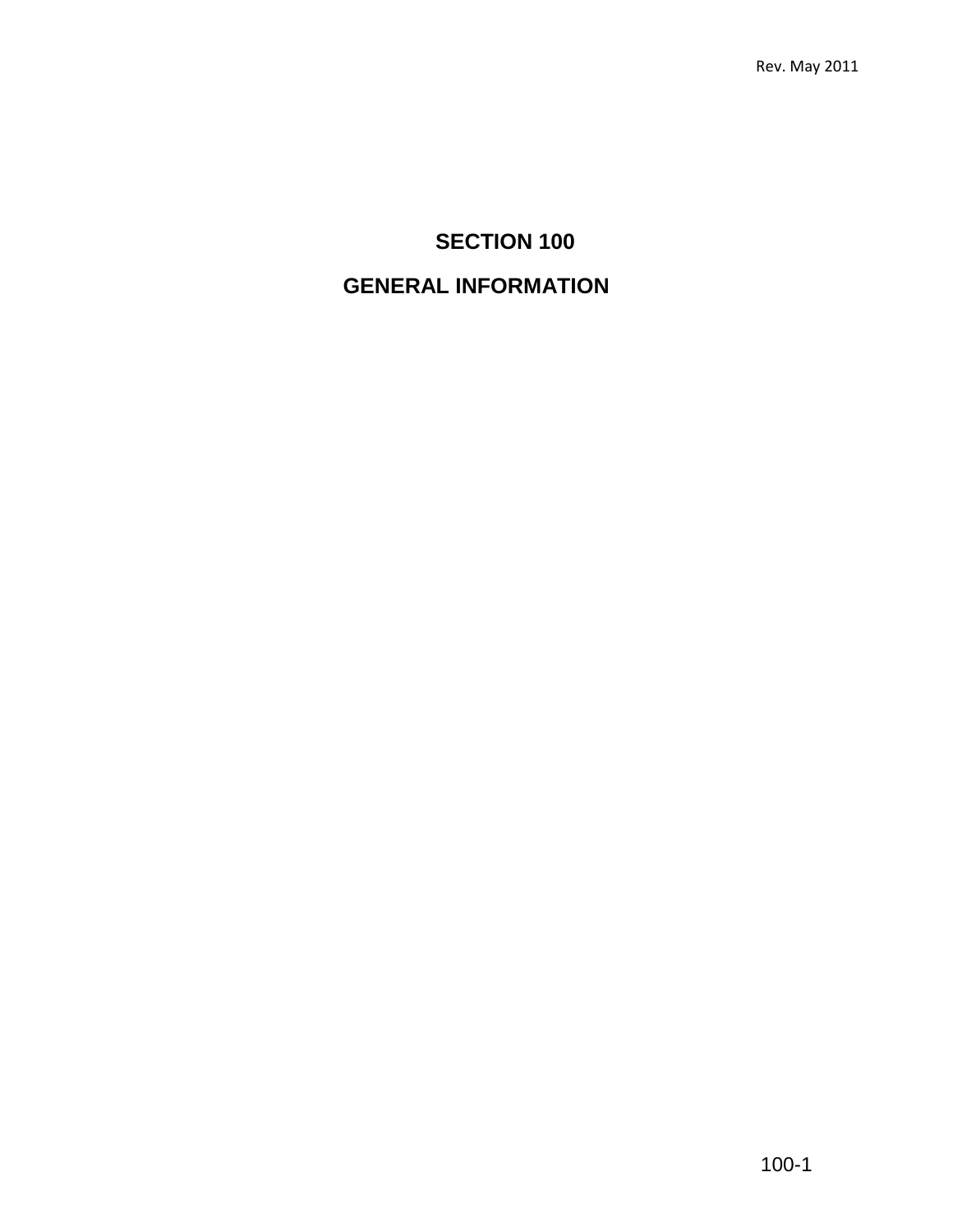| <b>Section</b> | <b>Title</b>                                                                                                                                        | Page      |
|----------------|-----------------------------------------------------------------------------------------------------------------------------------------------------|-----------|
| 100            | <b>GENERAL NOTES CONCERNING THESE</b><br><b>STANDARDS AND SPECIFICATIONS</b>                                                                        | $100 - 4$ |
| 101            | PROCEDURES FOR VARIANCE FROM<br><b>STANDARDS</b>                                                                                                    | $100 - 4$ |
| 102            | <b>BACKFLOW PREVENTION</b>                                                                                                                          | $100 - 4$ |
| 103            | <b>GREASE TRAPS</b>                                                                                                                                 | $100 - 4$ |
| 104            | UTILITY EXTENSION LIMITS                                                                                                                            | $100 - 5$ |
| 105            | UTILITY SERVICE CONNECTION                                                                                                                          | $100 - 5$ |
| 106            | <b>PERMITS</b>                                                                                                                                      | $100 - 6$ |
| 106.1          | PROCEDURE FOR OBTAINING PERMITS<br>TO PLACE NMSU OWNED UTILITIES IN<br>THE NEW MEXICO DEPARTMENT OF<br>TRANSPORTATION(NMDOT) RIGHT OF<br><b>WAY</b> | $100 - 6$ |
| 106.2          | PROCEDURE FOR OBTAINING PERMITS<br>TO PLACE NMSU OWNED UTILITIES IN<br><b>ELEPHANT BUTTE IRRIGATION</b><br>DISTRICT(EBID) RIGHT OF WAY              | 100-7     |
| 107            | <b>EXISTING UTILITIES</b>                                                                                                                           | $100 - 8$ |
| 108            | <b>LIMITATIONS ON EASEMENT USE AND</b><br><b>MINIMUM WIDTH</b>                                                                                      | $100 - 8$ |
| 109            | <b>GENERAL CONSTRUCTION</b><br><b>SPECIFICATION</b>                                                                                                 | 100-10    |
| 109.1          | <b>DEFINITIONS</b>                                                                                                                                  | 100-10    |
| 109.2          | ACCEPTANCE OF IMPROVEMENTS,<br>SUBMITTALS, RECORD DRAWINGS,<br><b>WARRANTIES</b>                                                                    | 100-11    |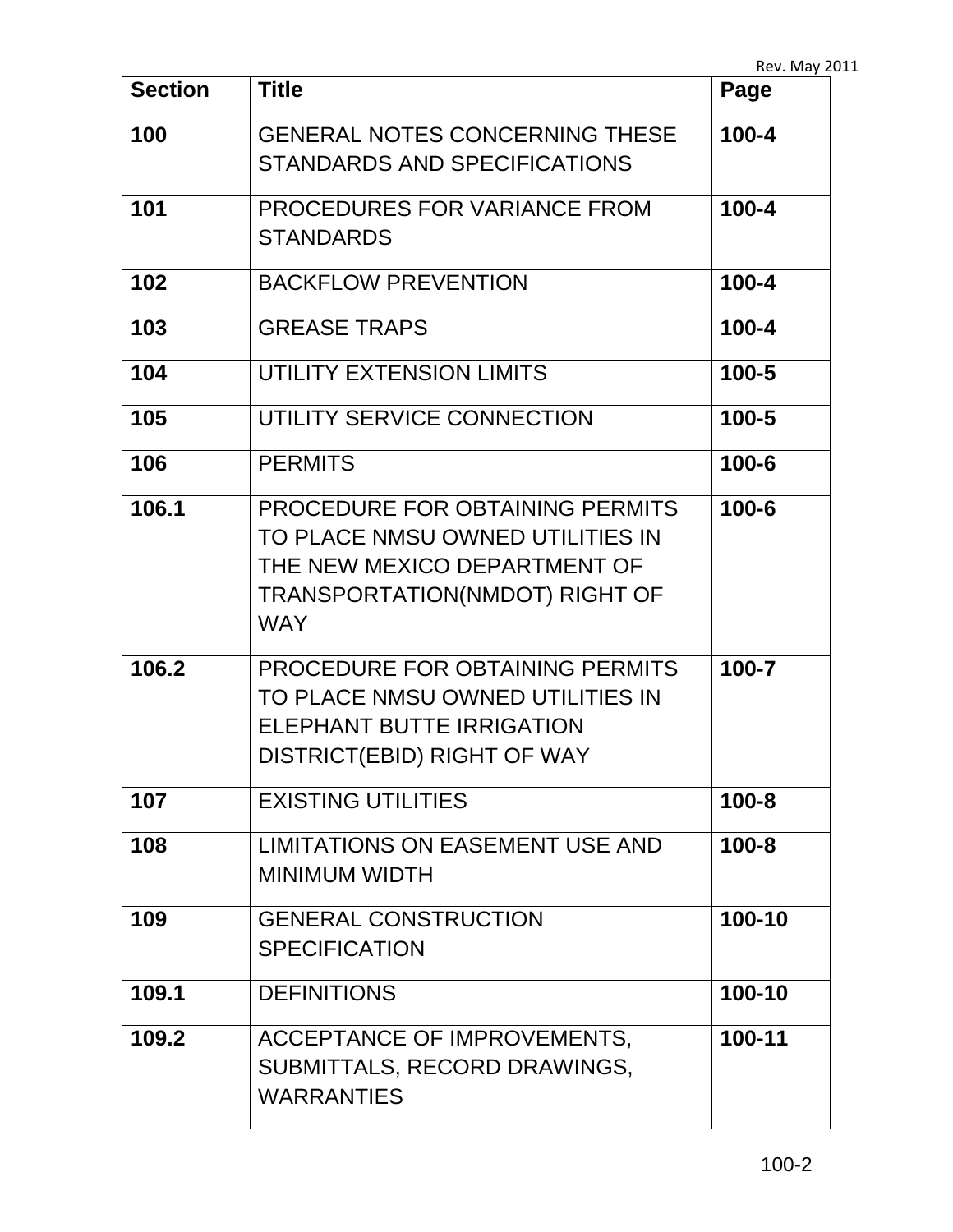| <b>SECTION</b> | <b>TITLE</b>                                                     | <b>PAGE</b> |
|----------------|------------------------------------------------------------------|-------------|
| 109.3          | <b>CONCRETE MIX DESIGN</b>                                       | 100-13      |
| 109.4          | <b>ASPHALT MIX DESIGN</b>                                        | 100-13      |
| 109.5          | <b>REMOVALS</b>                                                  | 100-14      |
| 109.6          | <b>TRAFFIC CONTROL PLAN</b>                                      | 100-14      |
| 109.7          | <b>SAW CUTTING AND PATCHING EXISTING</b><br><b>PAVEMENT</b>      | 100-14      |
| 109.8          | <b>LANDSCAPING</b>                                               | 100-15      |
| 109.9          | <b>SIGNAGE</b>                                                   | 100-15      |
| 109.10         | <b>GENERAL NOTES</b>                                             | 100-16      |
| 109.11         | <b>LAYOUT OF WORK</b>                                            | 100-16      |
| 109.12         | PIPELNE ROUTE                                                    | 100-17      |
| 109.13         | <b>GAS ROUTING UNER AND AROUND</b><br><b>OBSTACLES</b>           | 100-18      |
| 109.14         | TRENCHING, EXCAVATIONS, AND<br><b>BACKFILING</b>                 | 100-18      |
| 109.15         | <b>INTERFERANCE WITH SERVICE, NOTICE</b><br>AND SCHEDULE OF WORK | 100-23      |
| 109.16         | <b>PROCEDURES</b>                                                | 100-25      |
| 109.17         | UTILITY STUBOUTS                                                 | 100-25      |
| 109.18         | <b>CONSTRUCTION NOTES</b>                                        | 100-25      |
| 109.19         | <b>CONNECTION TO EXISTING SYSTEM</b>                             | 100-26      |
| 109.20         | PUBLIC CONVENIENCE AND ACCESS                                    | 100-26      |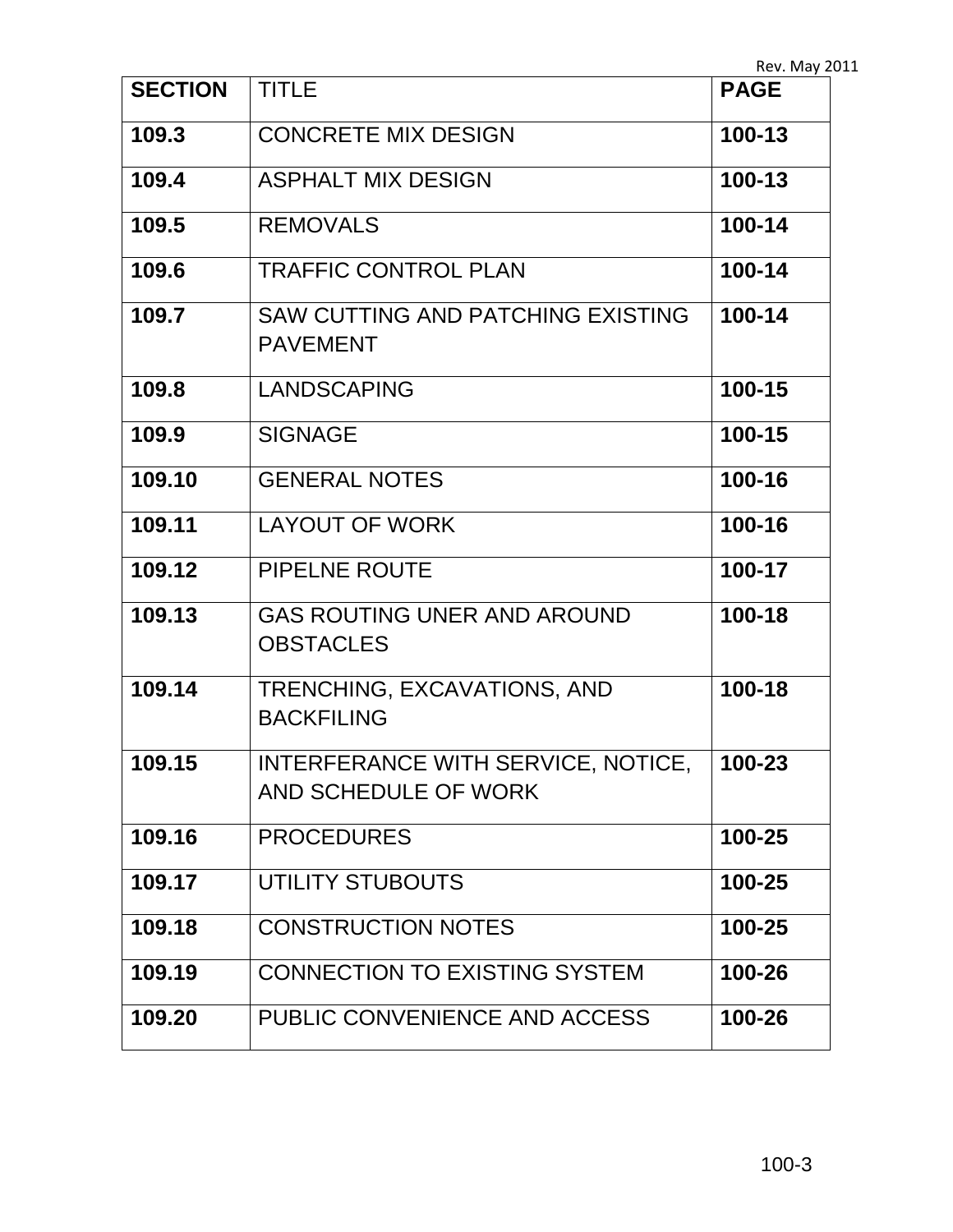#### **100 GENERAL NOTES CONCERNING THESE STANDARDS AND SPECIFICATIONS**

These standards and specifications are provided by New Mexico State University (NMSU) as an aid in design and construction to entities working at NMSU. All main line utility design must be done under the direction of and stamped by an engineer registered in the State of New Mexico. These design standards are minimum standards applicable to City projects and permits and do not relieve the engineer of following sound engineering principles that protect the health, safety, and welfare of the public.

### **101 PROCEDURES FOR VARIANCE FROM STANDARDS**

The Executive Director for Engineering and Project Development, or designee, may approve a request for variances from these standards. A variance from these standards shall not set any precedent for future variances. It is recommended that OFS Engineering staff be contacted prior to submitting a formal request for variance.

#### **102 BACKFLOW PREVENTION**

Backflow prevention is specifically addressed in NMSU Design Guidelines, and its revisions. All questions concerning backflow prevention should be referred to OFS Engineering

#### **103 GREASE TRAPS**

Grease traps fall under the International Plumbing Code. All questions concerning grease traps should be referred to OFS Engineering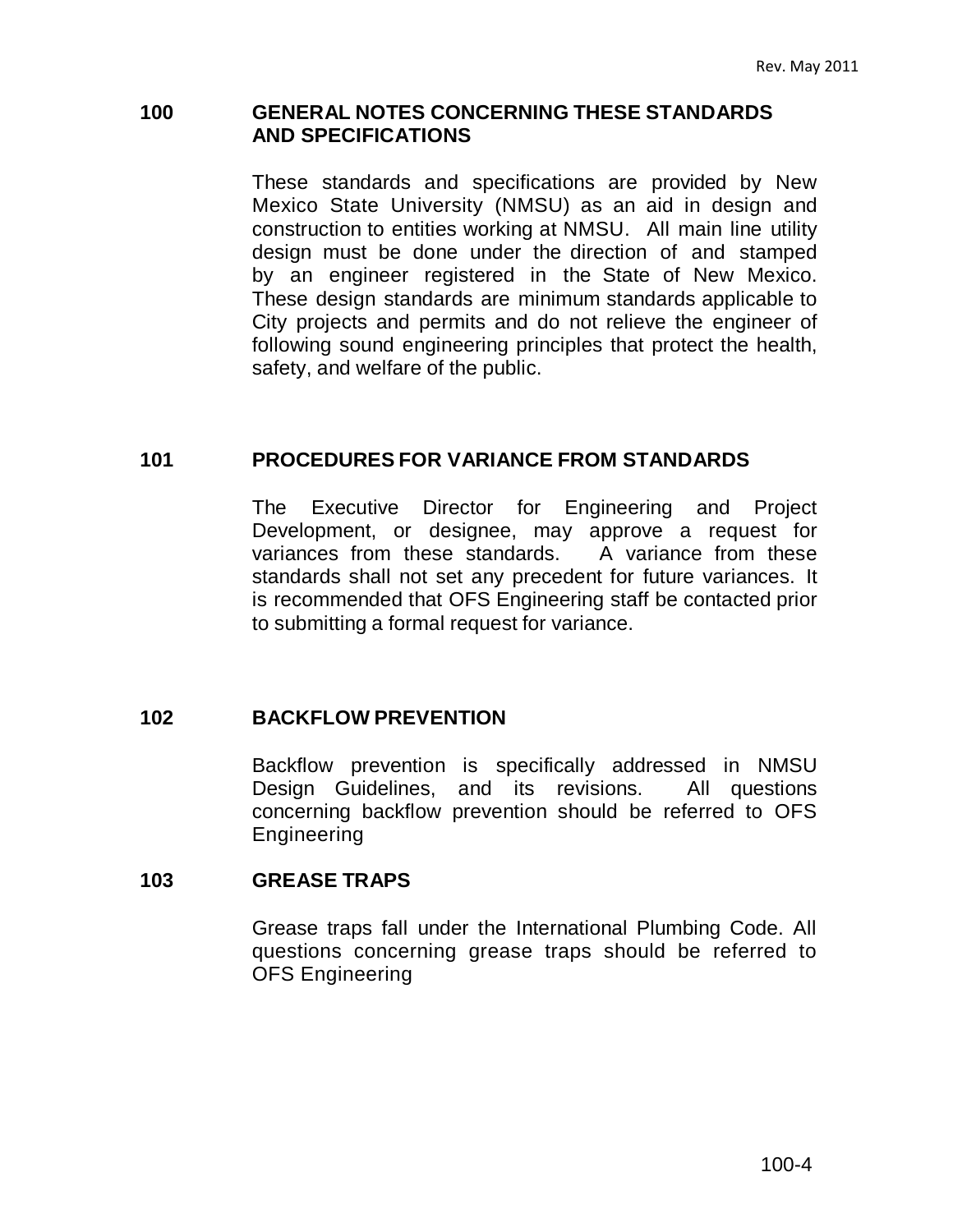### **104 UTILITY EXTENSION LIMITS**

All NMSU owned utility mains that are extended for service to a project shall be extended to the most distant limits of they project that is being developed. In the event that a dedicated and paved right of way is constructed, all utilities must be constructed to paving limits of the project, or road limits plus 5 feet, as determined by OFS Engineering.

### **105 UTILITY SERVICE CONNECTION**

Every building, structure, or consumer at NMSU shall have a separate NMSU-owned utility service connection, unless specifically authorized by OFS Engineering*.*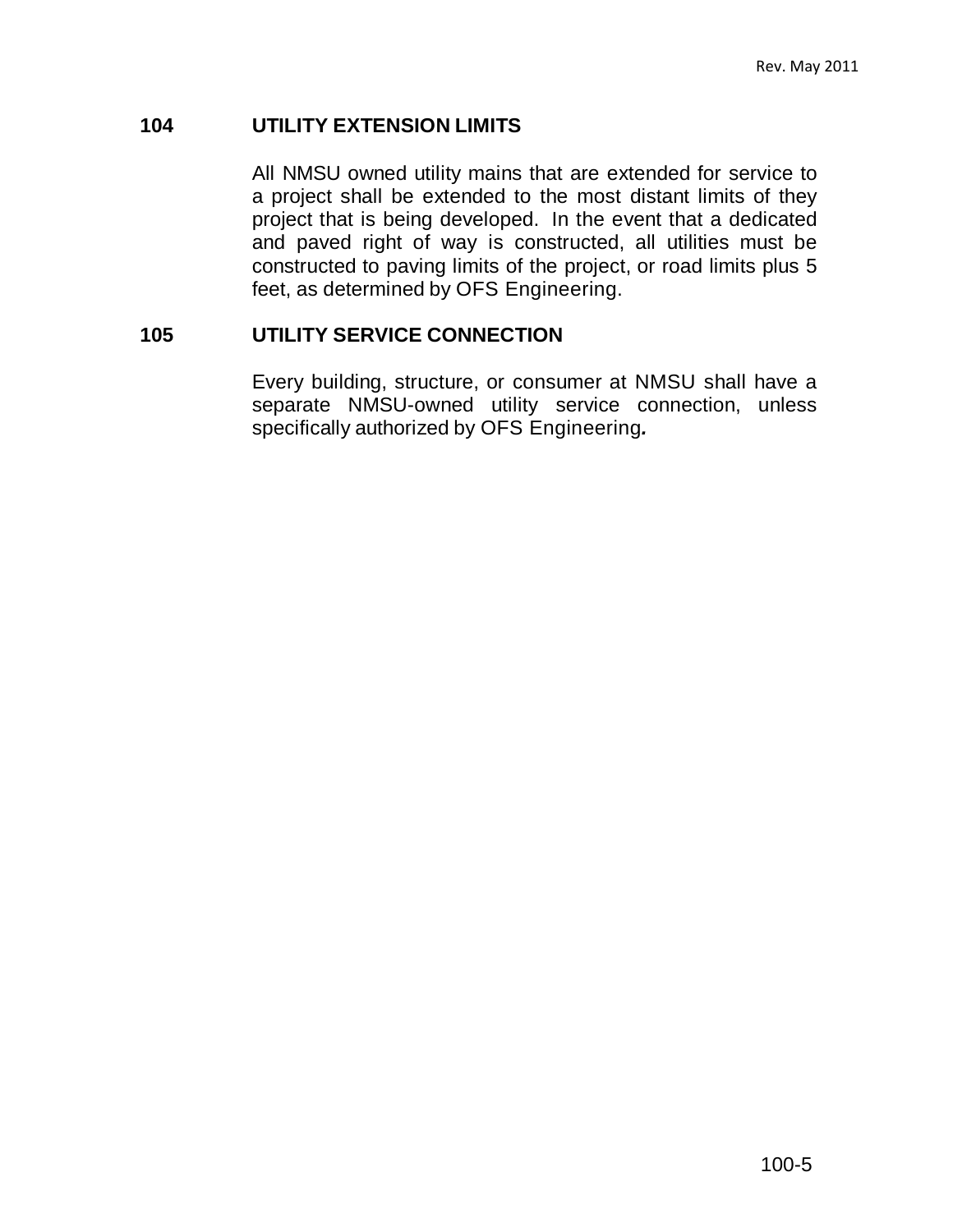### **106 PERMITS**

The Utility Contractor shall be responsible for all construction permits for the work site.

## **106.1 PROCEDURE FOR OBTAINING PERMITS TO PLACE NMSU OWNED UTILITIES IN THE NEW MEXICO STATE DEPARTMENT of TRANSPORTATION (NMDOT) RIGHT OF WAY**

Permissions to place utilities in NMDOT Right of Way are granted to NMSU from the NMDOT. Consequently the permit application form must be reviewed and signed by the Board of Regents prior to being submitted to NMDOT.

The entity responsible for construction of the utilities may obtain a permit application form from NMDOT.

The entity responsible for construction of the utilities is responsible for completing the permit application form and for all expense associated with completing the form.

An archeological clearance must be obtained from the NMDOT prior to the review by OFS Engineering. The phone number and address for the NMDOT Archeology Department may be obtained from NMDOT.

Actual submission of the permit application form to the NMDOT is done by NMSU.

In compliance with NMDOT requirements, AS-BUILT drawings of utility installation within the Right of Way must be submitted to the NMDOT through NMSU within 30 days of completion of the permitted work on the project. Failure to submit AS-BUILT drawings will result in cancellation of the permit and withdrawal of approval of the utility installation. The AS-BUILT drawings must be submitted to OFS Engineering for review prior to being submitted to NMDOT. A copy of NMDOT requirements for AS-BUILT drawings may be obtained from NMDOT.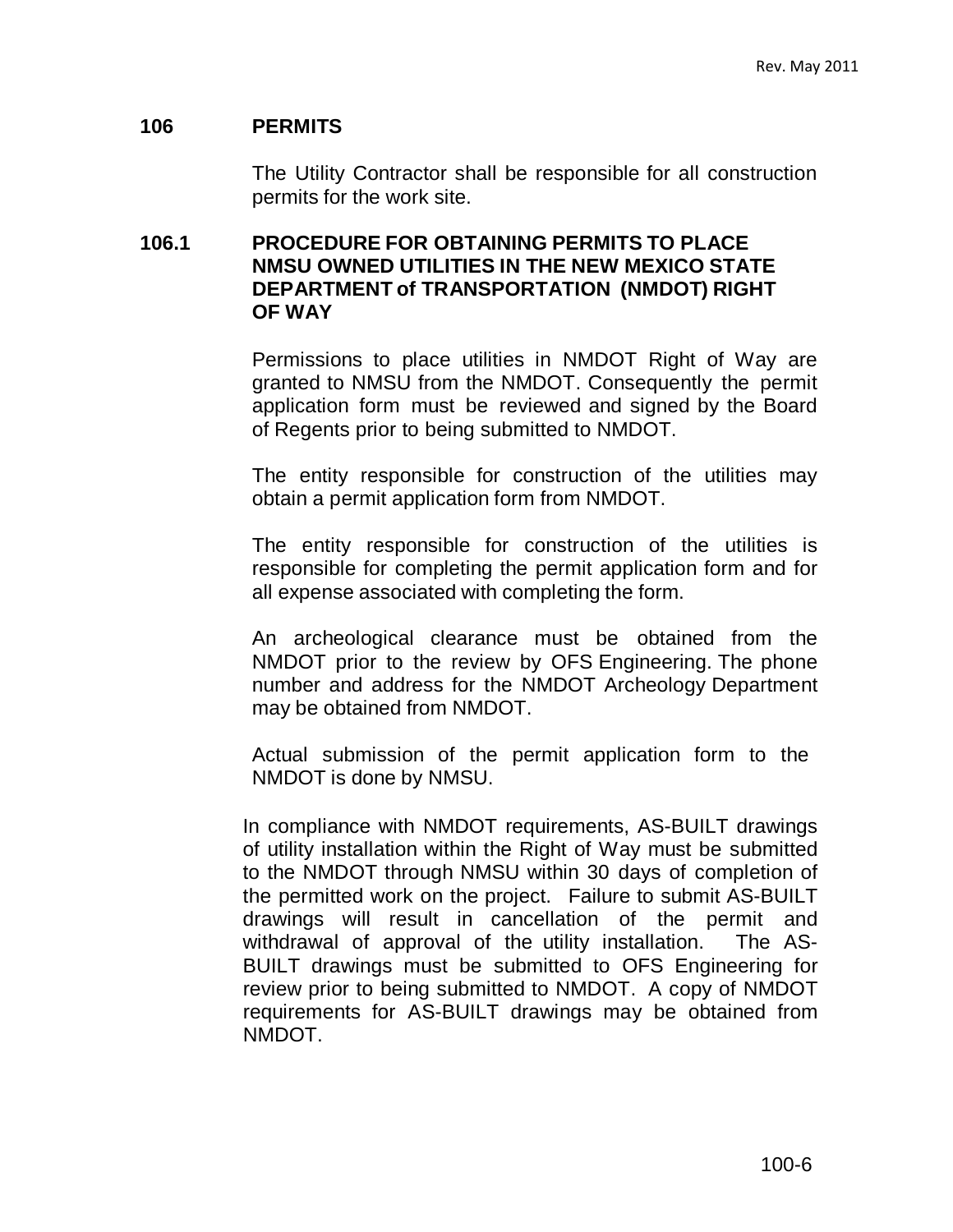## **106.2 PROCEDURE FOR OBTAINING PERMITS TO PLACE CITY OWNED UTILITIES IN ELEPHANT BUTTE IRRIGATION DISTRICT (EBID) RIGHT OF WAY**

Permissions to place utilities in EBID Right of Way are granted to NMSU from the EBID. Consequently the permit application form must be reviewed and signed by the Board of Regents prior to being submitted to EBID.

The entity responsible for construction of the utilities may obtain a permit application form either from EBID.\

The entity responsible for construction of the utilities is responsible for completing the permit application form and for all expense associated with completing the form.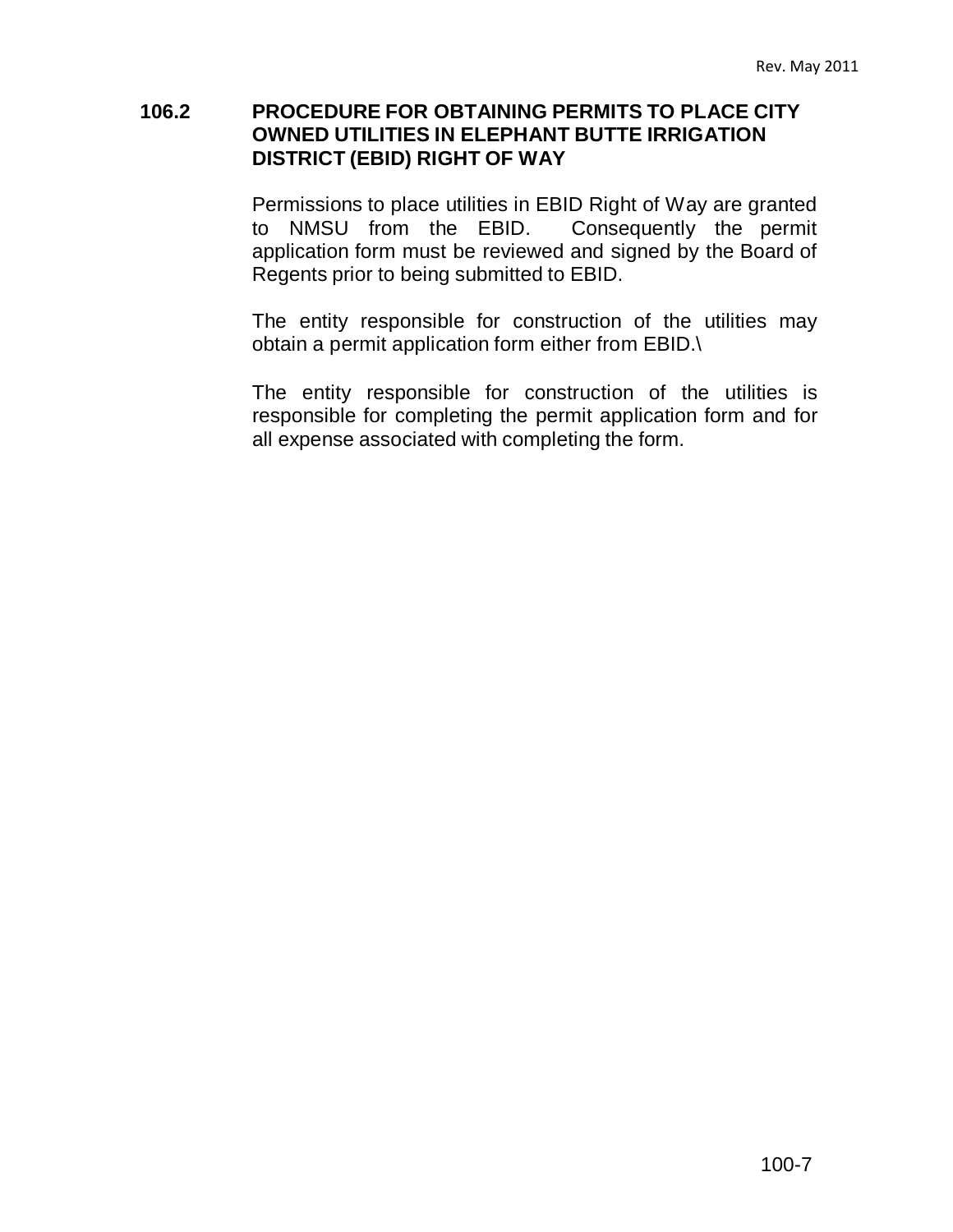## **107 EXISTING UTILITIES**

Existing Utilities within the boundaries of a project shall be adjusted as required to conform with the final grades of a project. The entity responsible for construction of the utilities is responsible for all expense associated with all adjustments.

## **108 LIMITATIONS ON EASEMENT USE AND MINIMUM WIDTH**

Use of land encumbered by NMSU Utility Easements is limited to uses that do not interfere with the operation, maintenance, or construction of the utilities within the easement.

Easement widths stated in these standards are minimum widths only. OFS Engineering may request greater widths than the stated minimums, when the extra width is necessary for operation, maintenance, or construction of the utilities within the easement.

Easements for utilities should be located such that the utilities can be maintained by wheeled light construction equipment. No permanent structures can be located on an easement without specific written approval from the Board of Regents. Utilities located through areas that will be expensive to repair or maintain (i.e. extensive landscaping, drainage ponds, etc.) will require sleeving of the utility. For utility easements in commercial areas, parking lots or paved drives are preferred.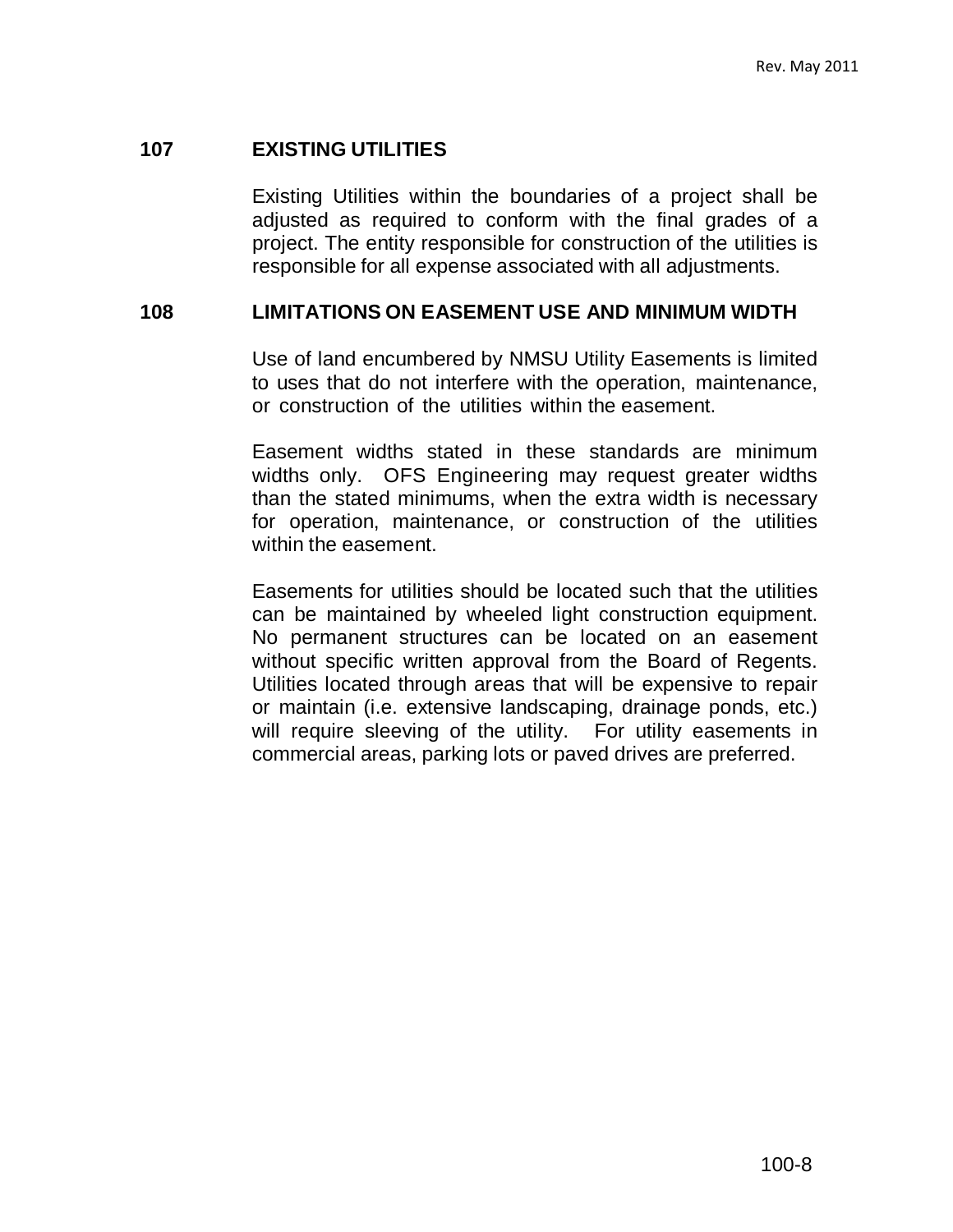#### **109 GENERAL CONSTRUCTION SPECIFICATION**

#### **109.1 DEFINITIONS**

#### **1. ENTITIES:**

**OWNER** – NMSU, Dona Ana County, New Mexico, a State University. The Owner's representative shall be the Project Manager (herein: **P.M.**), who shall be in charge for the Owner, acting personally or through any and all assistants duly authorized such as: Project Managers, Engineers, Inspectors (herein: **P.M., or designee**).

**CONTRACTOR** – The entity being in responsible charge of the construction improvements.

**SUPERINTENDENT** – That individual, or individuals, having authority to represent the Contractor on a daily basis regarding the project.

**2. PROJECT** – The permitted installation, alteration, or adjustment of any portions of NMSU water distribution system, or sewer collection system, or natural gas transmission or distribution systems, either by contract to NMSU or authorized by permit issued by NMSU.

**3. CONTRACT DOCUMENTS** – The set of plans, specifications, agreements, these Standards, and all referenced applicable standards and specifications and Ordinances appurtenant to the Project.

**4. BRAND NAME OR EQUAL** - Where the brand name or equal specification is shown within these standards, drawings, and specifications, the use of the brand name is for the purpose of describing the standard of quality, performance, and characteristics desired and is not intended to limit or restrict competition. All manufacturers' products listed are preferred. Others may be submitted to OFS Engineering, or designee,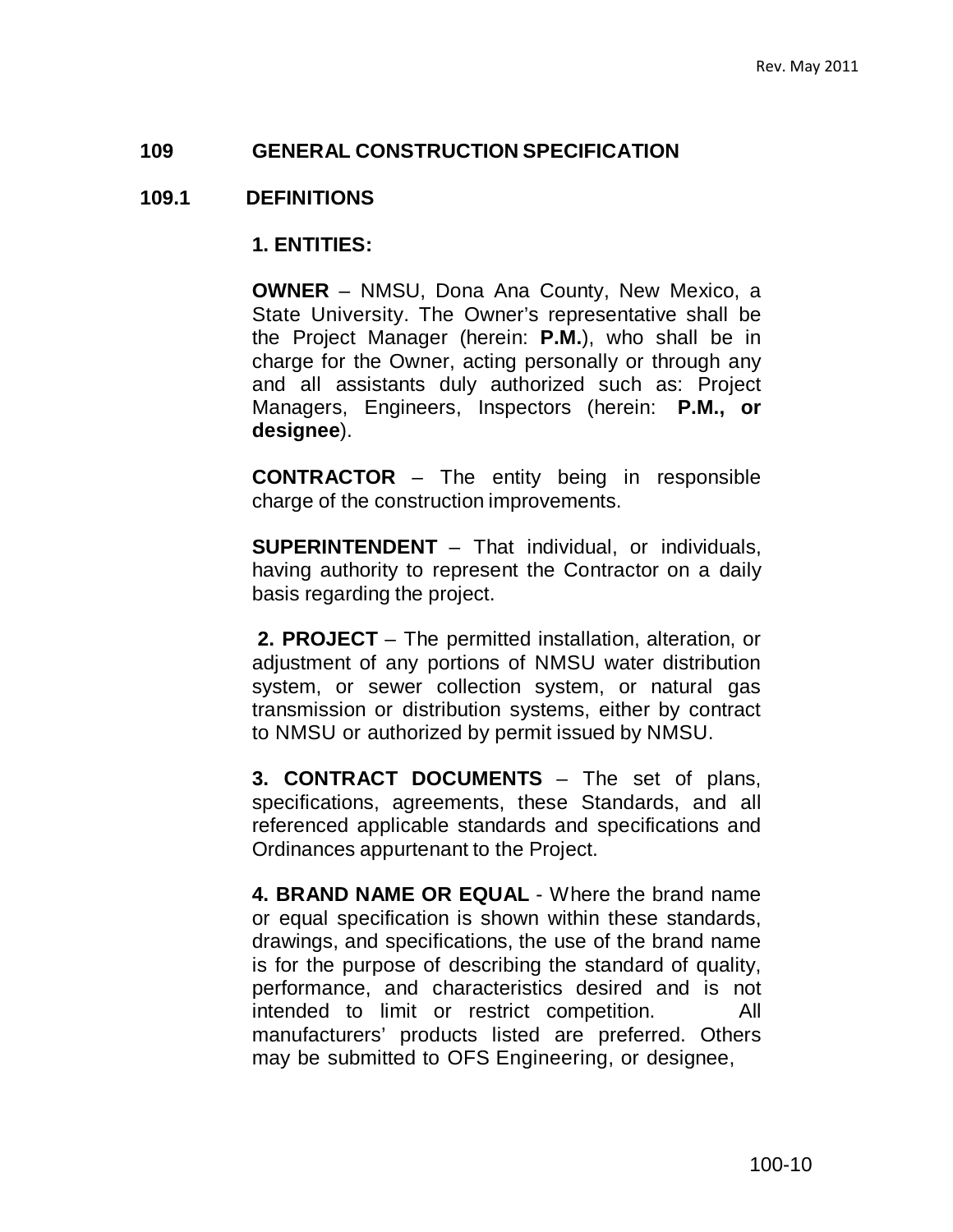for pre-approval, prior to bidding NMSU contracted projects.

### **109.2 ACCEPTANCE OF IMPROVEMENTS, SUBMITTALS, RECORD DRAWINGS, AND WARRANTIES**

Utility W ork Contracted Directly by NMSU: For preliminary acceptance of utility improvements, and prior to connection to NMSU utility system, the Contractor shall be required to submit utility blueline drawings, annotated with any and all Project changes ("As-Builts"), for review and approval by the P.M. Such drawings shall be submitted to the P.M., or designee, for approval and acceptance. Utility improvements cannot be tied into the existing system until As-Built working drawings (Contractor generated blue prints are acceptable) of the improvement have been submitted to, and accepted, by the P.M. on that project.

The P.M. shall be the final authority for acceptance or rejection of pipe and other materials installed. The entity responsible for construction (herein: Contractor), and their representative (herein: Superintendent), shall ensure that all materials and procedures are proper and in compliance with the NMSU Design Guidelines requirements in every respect. The Contractor shall be held responsible and accountable for everything that comes under or is related to the proper and complete execution of the utility systems installation, either directly or indirectly.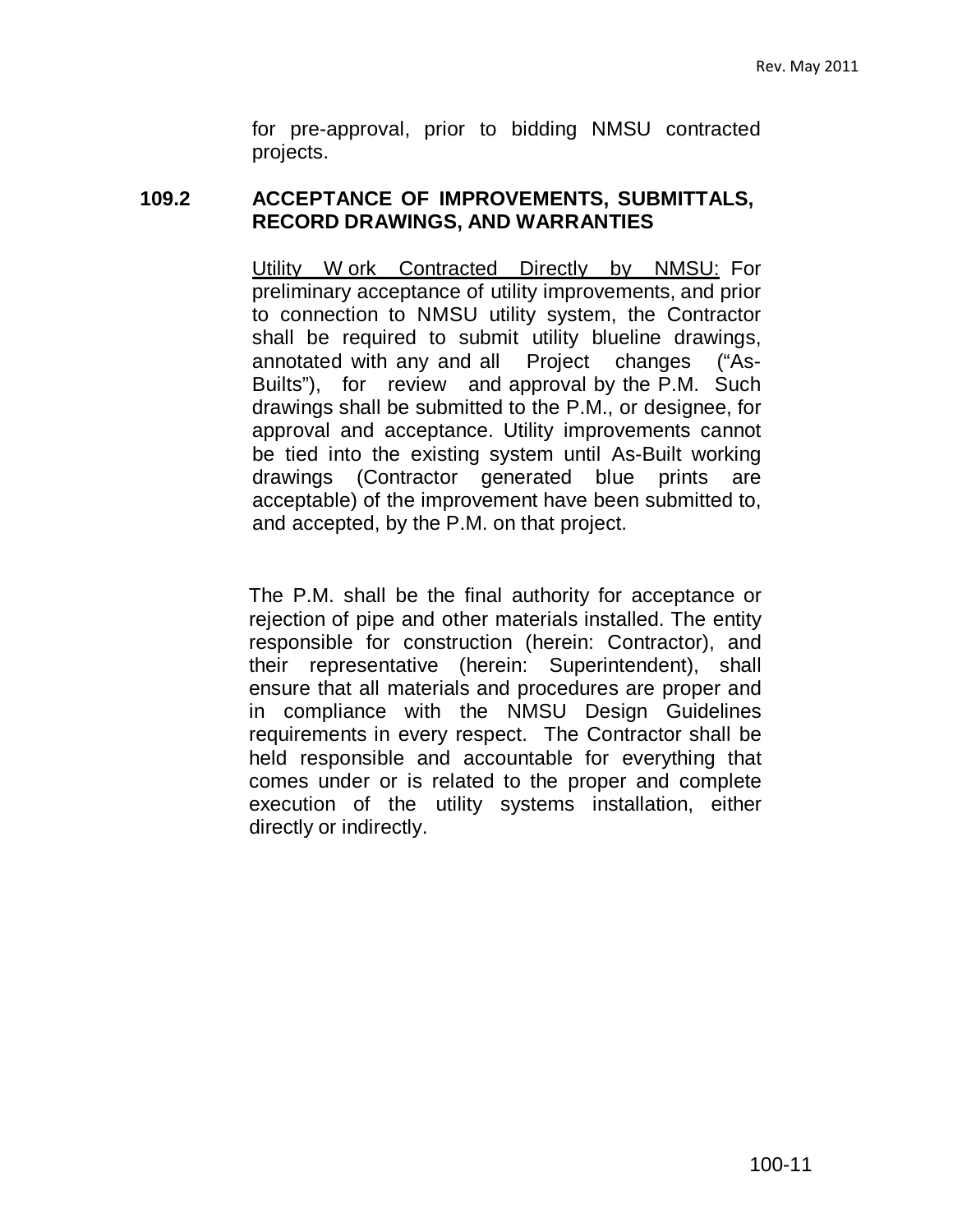# **Submittals**

Submittals for construction of water and sewer utility improvements may be required at the option of the P.M..

## **As-Builts / Record Drawings**

The Contractor shall keep As-Builts (Project and Contract Documents annotated with any and all Project changes) on the construction site at all times. The drawings shall be maintained and kept current with all changes daily throughout the Project.

The following minimum information shall be indicated on the As-Builts / Record Drawings: The location of mainline and service lines with respect to right-of-way and property lines. All stopples, valves and fittings, etc., shall be adequately referenced to obvious, easily described, permanent objects.

The Record Drawings submittal shall be turned in to the P.M., or his designee, for approval and acceptance. Upon approval and acceptance by the P.M., the Record Drawings submittal become the Project's "Record Drawings".

# **Warranties**

The Contractor shall provide warranties as per the applicable sections of NMSU Design Guidelines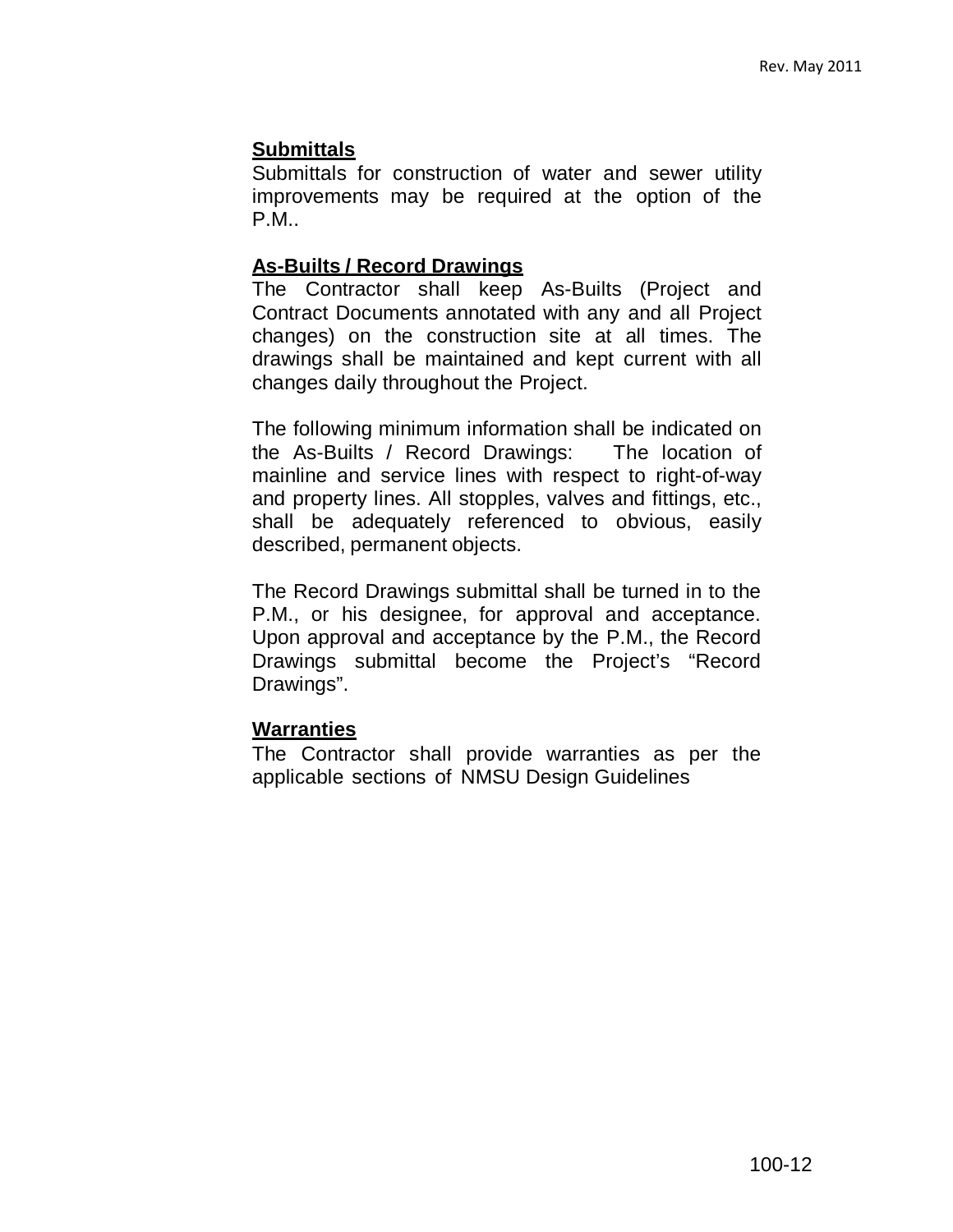## **109.3 CONCRETE MIX DESIGN**

The Contractor shall submit a copy of an approved concrete mix design to be used on City projects and permits to the P.M., or designee. The approved copy of the mix design can be obtained from a concrete supplier. The concrete supplier should have in his file a copy of an NMSU approved mix design to be used.

The submitted mix design must be an original (no photocopies) and embossed with the seal of and signed by, the New Mexico Professional Engineer certifying the mix design.

The pre-approved copy of the mix design will be crosschecked against the copy that the supplier previously submitted, to ensure that they match and it is the current approved mix design.

No concrete shall be placed on any project until the P.M., or designee, has approved the concrete mix design.

#### **109.4 ASPHALT MIX DESIGN**

The Contractor shall submit an asphalt mix design to the P.M. for approval. No asphalt shall be placed on any project until the P.M. has approved the asphalt mix design.

The submitted mix design must be original (no photocopies) and embossed with the seal of, and signed by, the Professional Engineer certifying the mix design.

The asphaltic concrete classification to be placed on any project shall conform to NMSU Design Guidelines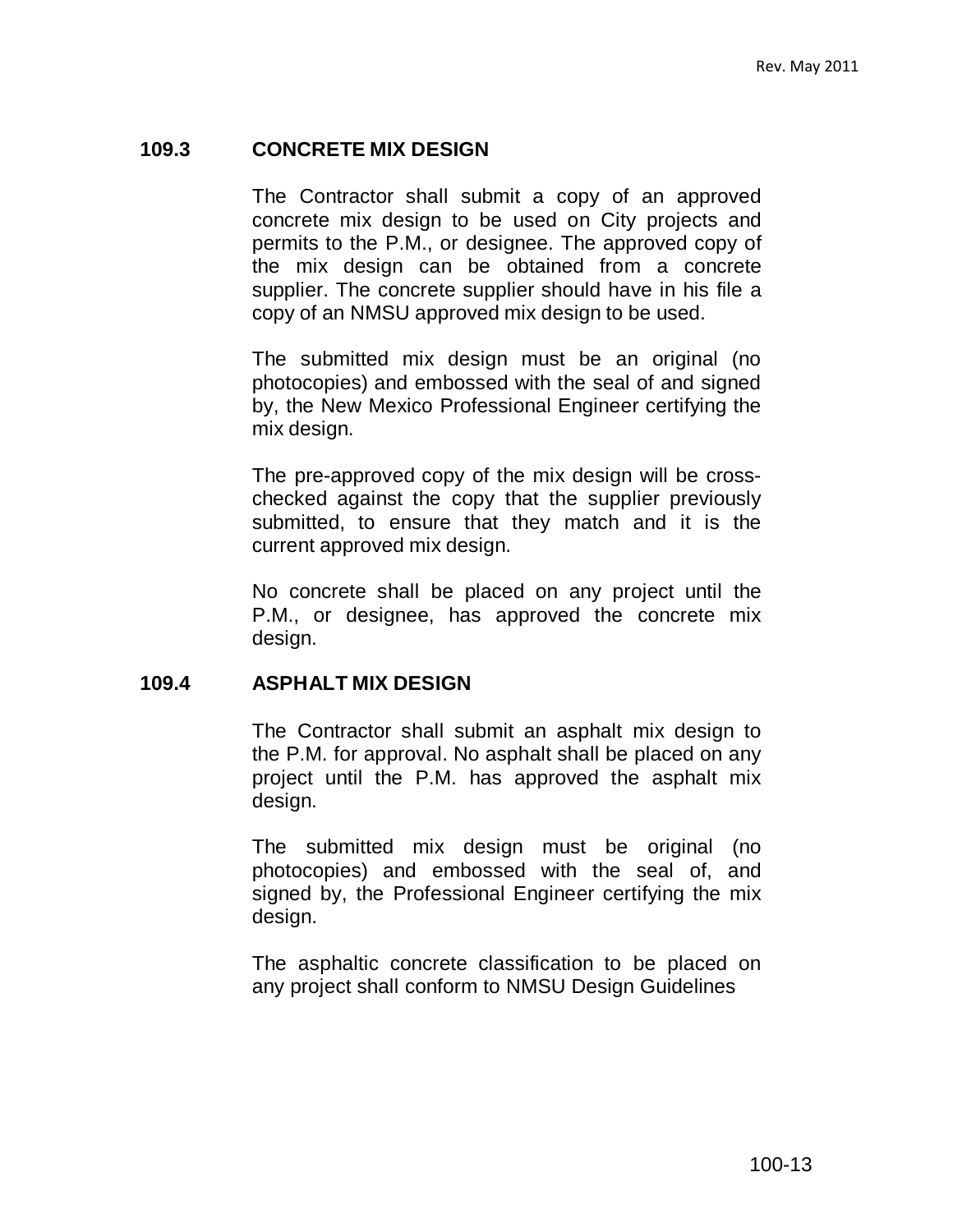## **109.5 REMOVALS**

In accordance with the referenced NMSU General Conditions, the Contractor shall with the requirement that all removals shall be disposed of at a "permitted sanitary landfill", or NMSU approved site.

## **109.6 TRAFFIC CONTROL PLAN**

The Contractor shall submit a Traffic Control Plan (TCP). The TCP shall meet the requirements of the latest edition of the Manual of Uniform Traffic Control Devices ("MUTCD"). The submittal shall be approved by the P.M., prior to commencing construction. TCP's shall be in conformance with MUTCD traffic control specifications and applicable NMSU Design Guidelines, where applicable.

### **109.7 SAW CUTTING AND PATCHING EXISTING PAVEMENT**

The Contractor shall make pavement cuts for utility connections and other required operations by saw cutting the existing asphalt pavement in neat, straight lines as directed by the P.M. and by the Contract Documents. The method and equipment used for saw cutting shall be approved by the P.M. before any such cuts are made.

All pavement cuts shall be made producing square, clean and straight edges parallel to or at right angles with the street or roadway right-of-way line (whichever is appropriate) while being of uniform width throughout. No repaving (patching) shall be allowed until these pavement cut conditions are met.

Pavement cuts shall be kept to the minimum width necessary to perform the required utility, roadway, or drainage work, or to accommodate the Contractors paving equipment.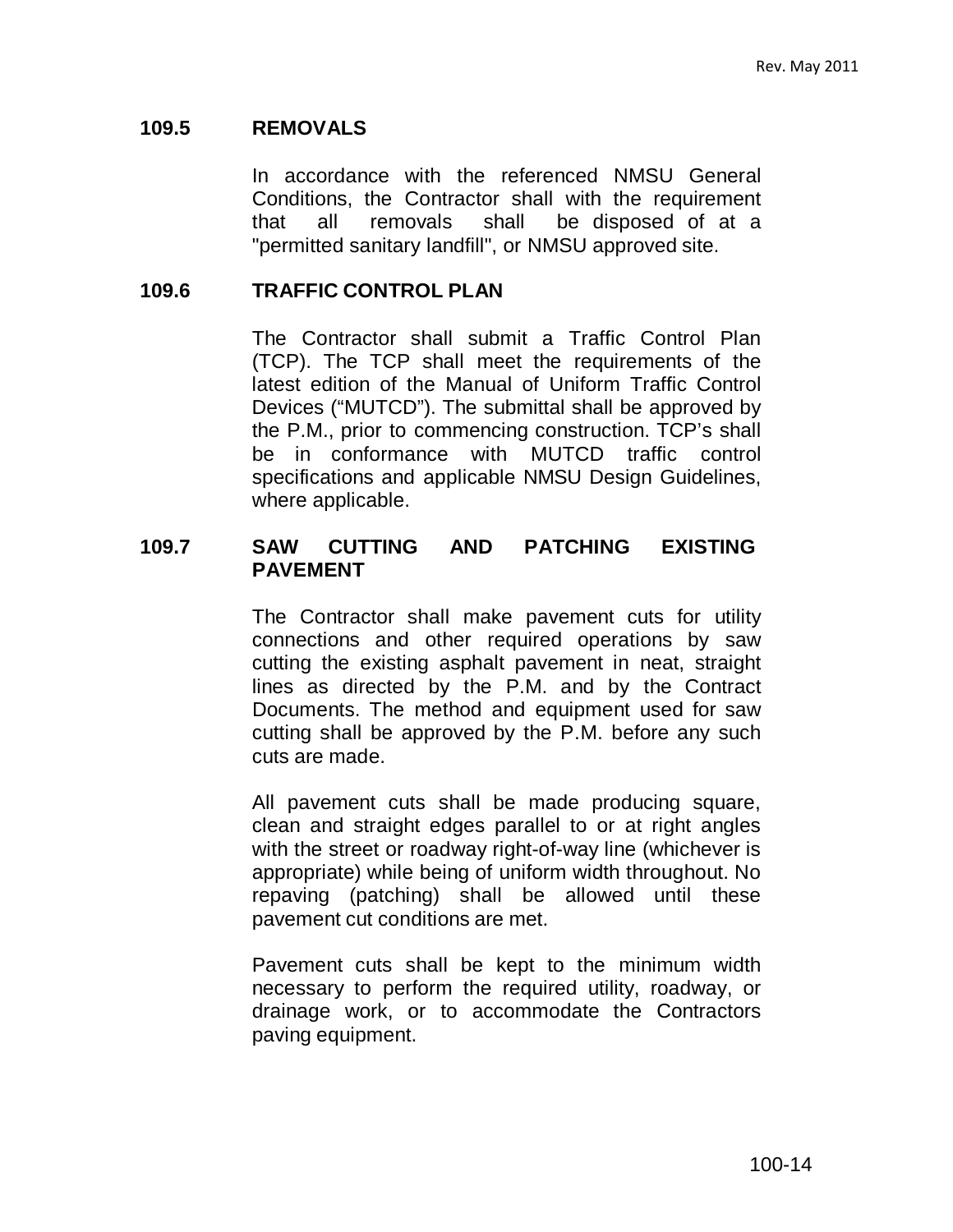The Contractor shall not be allowed to leave more than 500 linear feet of utility trench asphalt patching incomplete. The P.M. shall stop any further removal of asphalt until such time as the Contractor has caught up with patching per the above limit.

Workmanship and materials will be in accordance with NMSU Design Guidelines

If the Contractor does not repave (patch) for a period during which the weather changes radically, or in excess of one (1) week, the P.M. shall retake density tests at the Contractor's expense. Any rework or further testing to bring the subgrade to the required 95 percent of Modified Proctor will be at the Contractor's sole expense. Base course must be primed and be in acceptable condition to allow for an excess of one week prior to patching.

## **109.8 LANDSCAPING**

The Contractor shall minimize the removal or damage to any landscaping or improvements within or adjacent to the parkway and sidewalks. Any removal of landscaping or improvements will have to be approved by the P.M. prior to removal. Any removed/damaged landscaping or improvements shall be replaced to existing condition with like material. All replacement items shall be approved by the P.M. prior to installation. The installation of replacement items shall be to the P.M.'s satisfaction. Any replacement of damaged or removed items will be at the Contractor's expense, and shall be specifically included within supplied warranties.

## **109.9 SIGNAGE**

The Contractor shall minimize the removal or damage to any signage within or adjacent to the parkway and sidewalks. Any removal of signage will have to be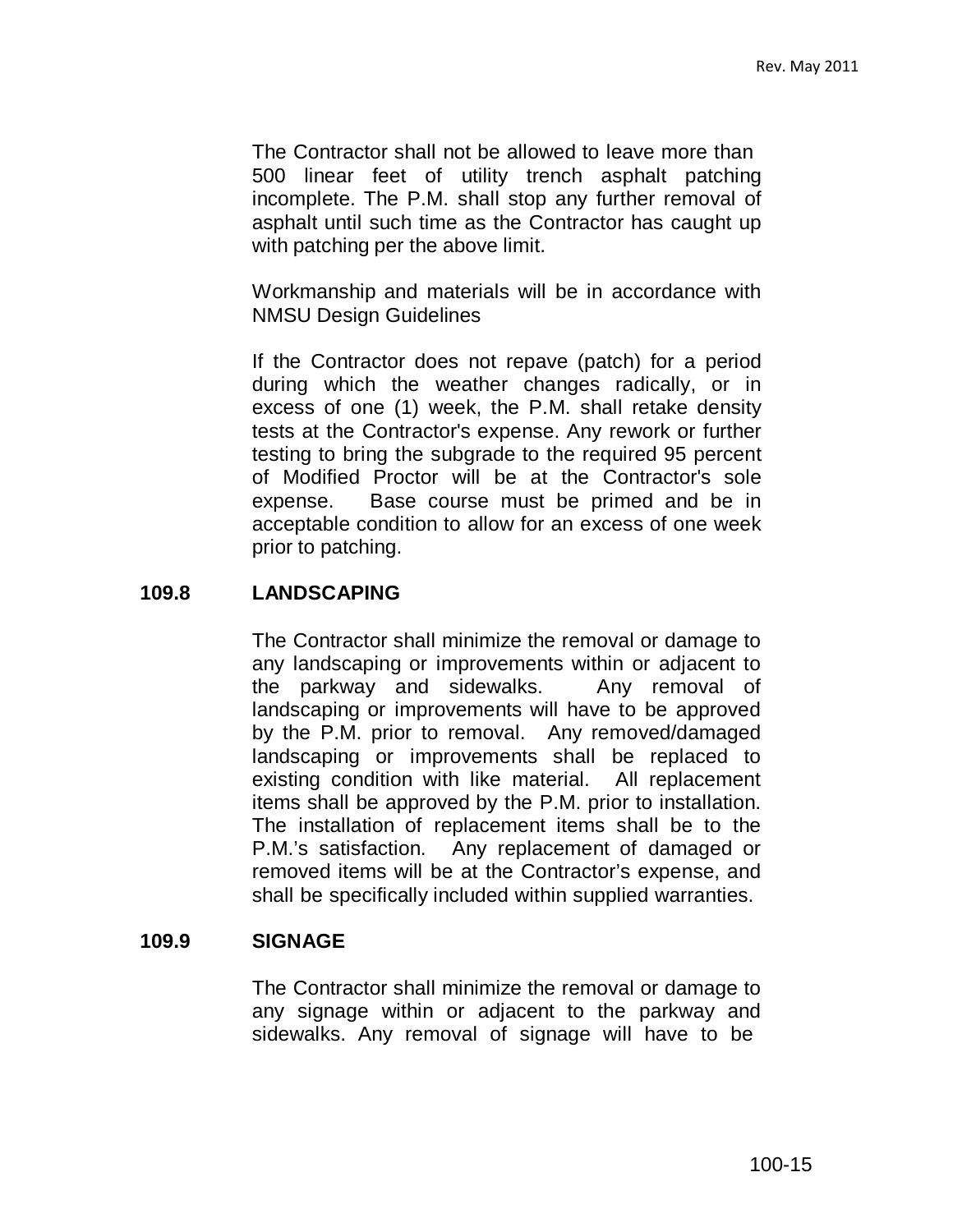approved by the P.M. prior to removal. Any removed/damaged signage shall be replaced to existing condition with like material. All replacement items shall be approved by the P.M. prior to installation. The installation of replacement items shall be to the P.M.'s satisfaction. Any replacement of damaged or removed items will be at the Contractor's expense.

### **109.10 GENERAL NOTES**

The Contractor shall coordinate work schedules with NMSU work schedules while working in the temporary construction easements.

The Contractor shall repair all asphalt/gravel driveways and turnouts that are damaged during construction, to existing condition.

### **109.11 LAYOUT OF WORK**

The Contractor shall employ registered professional surveyors to accomplish all project control staking and base line staking, as becomes necessary, and shall ensure proper locations of the pipeline and its appurtenances.

The Contractor shall be responsible for adherence to the lines and grades of the plans and profiles as designed. The method of adherence will be by placing cut stakes along the project and observing the directions of the cut stakes, as may be appropriate. It is the responsibility of the Contractor that professional standards of meeting lines and grades are required.

When any control or base line staking, triangulation station, benchmark, corner, monument, witness mark, or other similar reference point that becomes removed or obliterated by reason of the construction, out of accident or necessity, it shall be the Contractors responsibility to cause said points to be established by a registered surveyor and to record a plat of that survey to be recorded with the County Clerk, in conformance with applicable surveying standards.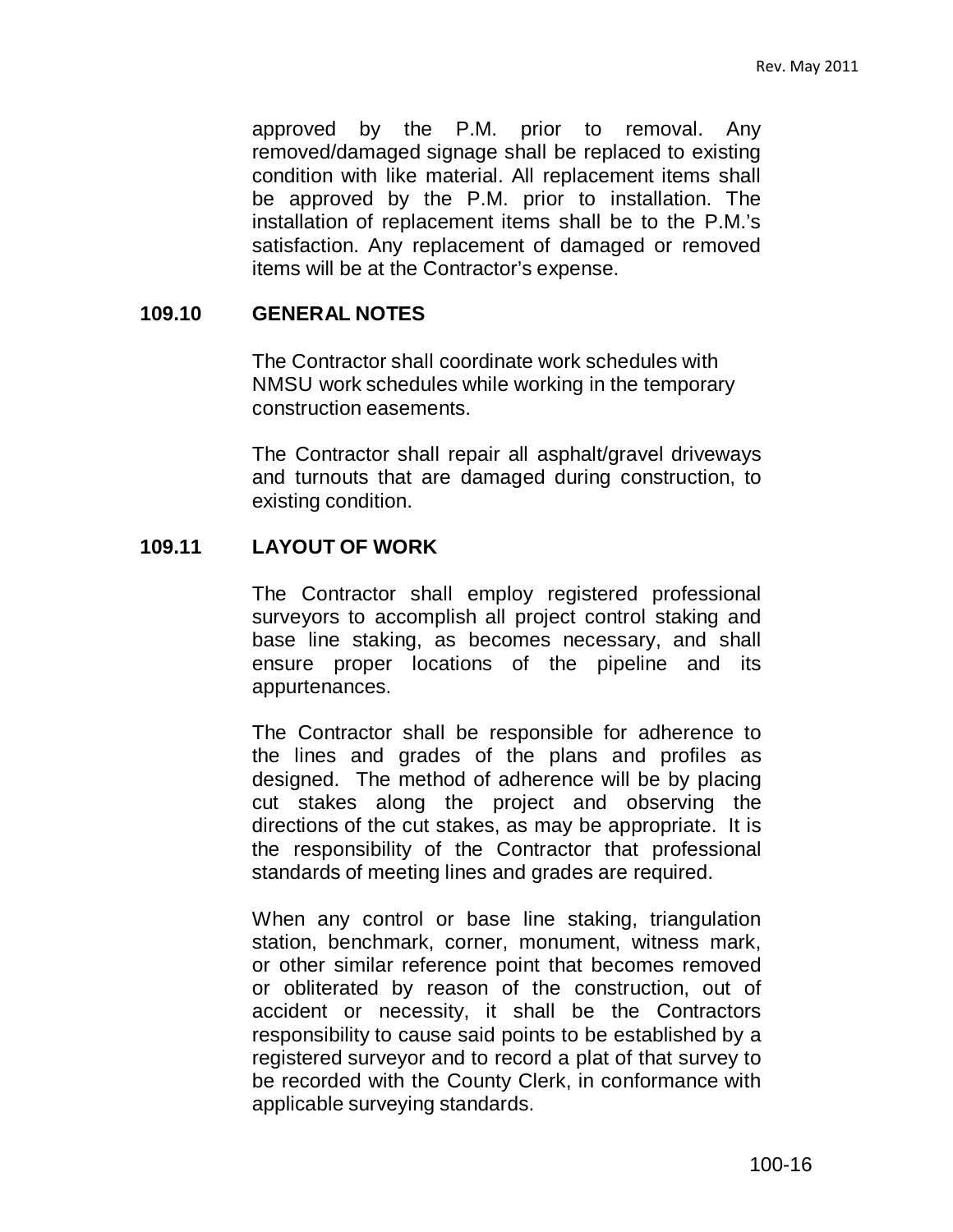## **109.12 PIPELINE ROUTE**

The Contractor shall realize and consider that the pipeline and appurtenance routes will be intersected by underground and above ground obstructions. The Contractor is responsible for determining the existence and location of any obstructions and for adequately and properly avoiding and protecting any permanent obstructions, or obstructions having ownership or value, from harm or damage. The pipeline and appurtenances shall be installed along the routes and in the locations shown on the Contract Documents contained herein as specified herein or as specified by the P.M. The pipeline shall be laid along the centerline of those routes and at the depths specified.

The Contractor shall employ licensed surveyors to accomplish all project control staking and base line staking, as becomes necessary, and shall ensure proper locations of the pipeline and its appurtenances.

Accurate as-builts shall be maintained and kept current daily throughout the project. The as-built drawings shall indicate the location of mainline and service lines with respect to right-of-way and property lines. All stopples, valves and fittings, etc., shall be adequately referenced to obvious, easily described, permanent objects. The as-builts shall be turned in to the P.M. before a tie in to the existing system is allowed.

The Contractor shall return everything along the construction route to its original condition to the satisfaction of the P.M. All damage to property that occurs as a result of the Contractor's work shall be completely repaired or replaced to its original condition and to the satisfaction of the P.M.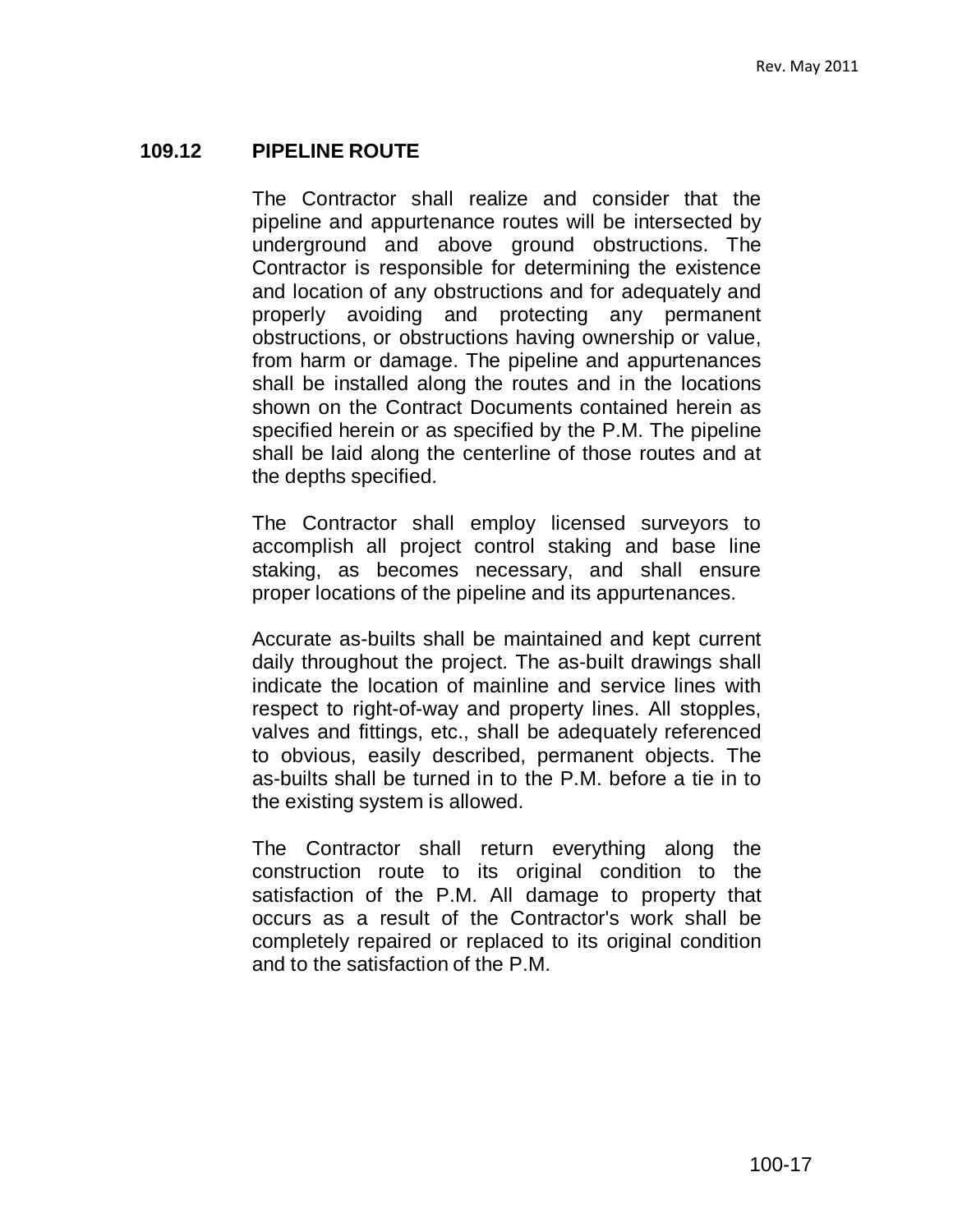### **109.13 GAS ROUTING UNDER & AROUND OBSTACLES**

When the pipeline has to be routed under an existing or future utility or structure, the Contractor shall slope the trench bottom in both directions such that the pipeline is supported throughout and is able to naturally "sag" (with no stressing or forcing) under the existing utility or structure with a minimum of twelve (12) inch clearance. In situations where the top of pipe depth is required to exceed 6'-0" in order to go under a utility or structure, the Contractor may, only with the P.M.'s approval, use weld elbows to accomplish this "routing under" instead of having to "sag" the pipeline. This work will be incidental to the contract unless deemed otherwise by the P.M.

### **109.14 TRENCHING, EXCAVATIONS, AND BACKFILLING**

All trenches shall be dug and maintained as per the requirements of the latest OSHA Trench Safety Standards and Specifications. The working conditions in the trench shall also conform to these Standards.

The Contractor shall utilize proper equipment and methods as are necessary to properly locate the trench or excavation along the lines required by the Contract Documents and to dig the trench or excavation to the proper depths in accordance with these Standards.

Removal of unknown, unforeseen, unidentified, underground obstacles (such as concrete, rocks, metal objects, wood objects, hard soil, etc.), if not addressed elsewhere in contractual documents with the Owner, shall be considered a change of conditions to the Project and shall be referred to the P.M. for concurrence.

The Contractor shall perform all excavations to the depths indicated in the permitted Project documents or specified herein. Any excavation beyond the authorized depths shall be filled with suitable compacted material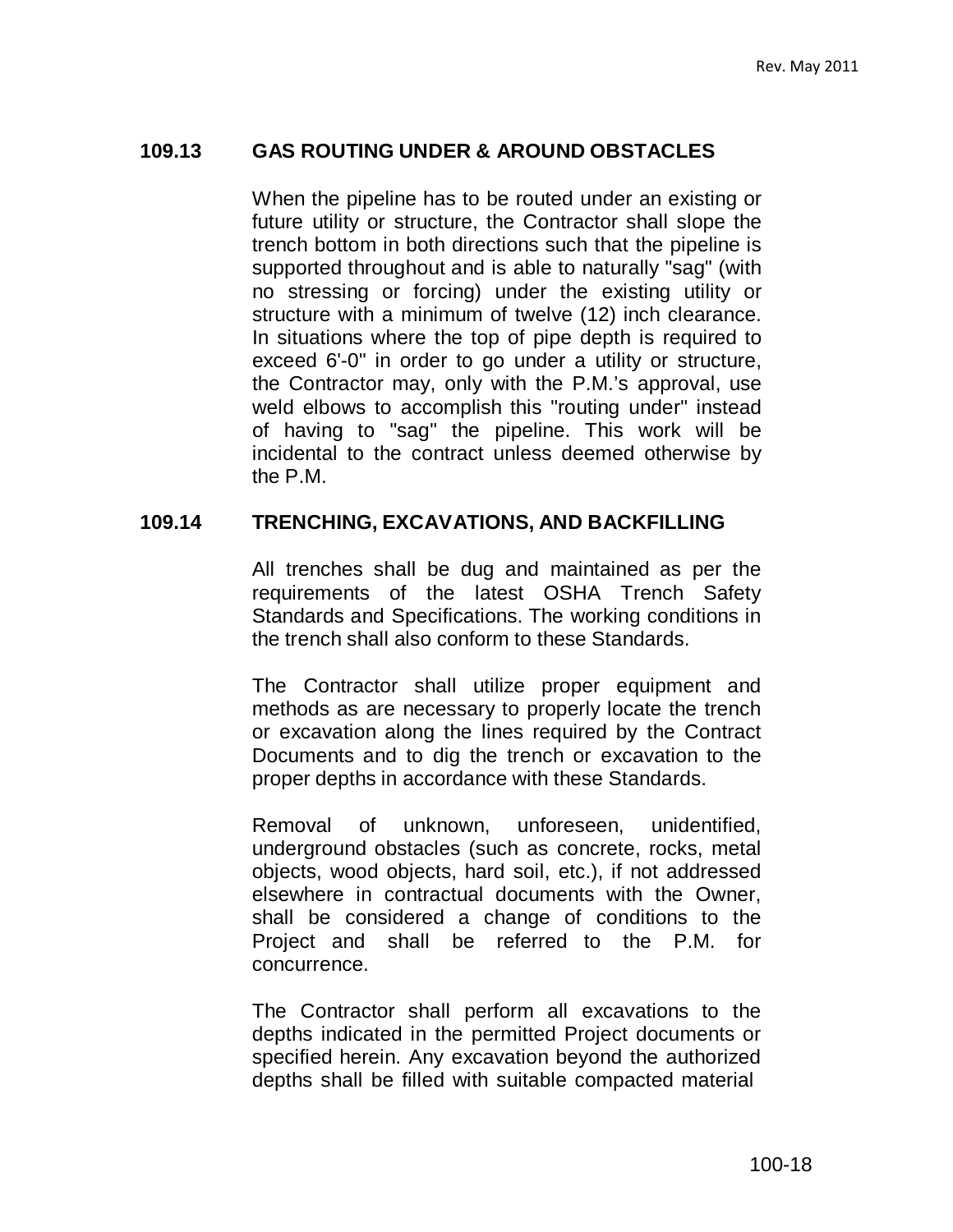up to the proper depth (before installation of the pipeline) at the Contractor's expense.

#### Utility Soil Bedding and Backfilling shall conform to:

Utilities should be bedded in fine-grained granular material such as fine, poorly graded (uniform) sand in a fashion to avoid the development of any voids around utility lines placed. Embedment material shall be provided and installed such that a minimum of 90% Standard Proctor, per American Association of State Highway and Transportation Officials (AASHTO) T-99, densities are achieved for the pipe zone backfill. The following gradation ranges are acceptable for pipe bedding material:

| Nominal              | <b>Percent Passing</b> | <b>Percent Passing</b> |  |
|----------------------|------------------------|------------------------|--|
| <b>Particle Size</b> | for sewer, water,      | for coated, steel      |  |
| (in.) or Sieve       | PE gas lines.          | gas lines.             |  |
| <b>Number</b>        |                        |                        |  |
| $\frac{3}{4}$        | 100                    | 100                    |  |
| #4                   | 70-100                 | 100                    |  |
| #10                  | 50-100                 | 50-100                 |  |
| #200                 | $0 - 35$               | $0 - 35$               |  |

All soil bedding materials used should be non-plastic. All soil bedding materials should extend a minimum of 4 inches in all directions, except for gas lines having 6" minimum above and below the pipe.

All utility trenches should be backfilled with compacted soil below structural elements, including foundations, interior and exterior flat concrete work, and paved parking or drive areas. Although the backfill should be compacted, care should be taken not to damage the utility during backfilling and subsequent compaction.

Backfill materials may be native soils free of contaminants such as debris and rubble, however, no material having a maximum individual particle size or agglomeration clod size greater than two and one-half (2½) inches shall be placed within twelve (12) inches of the utility piping installed.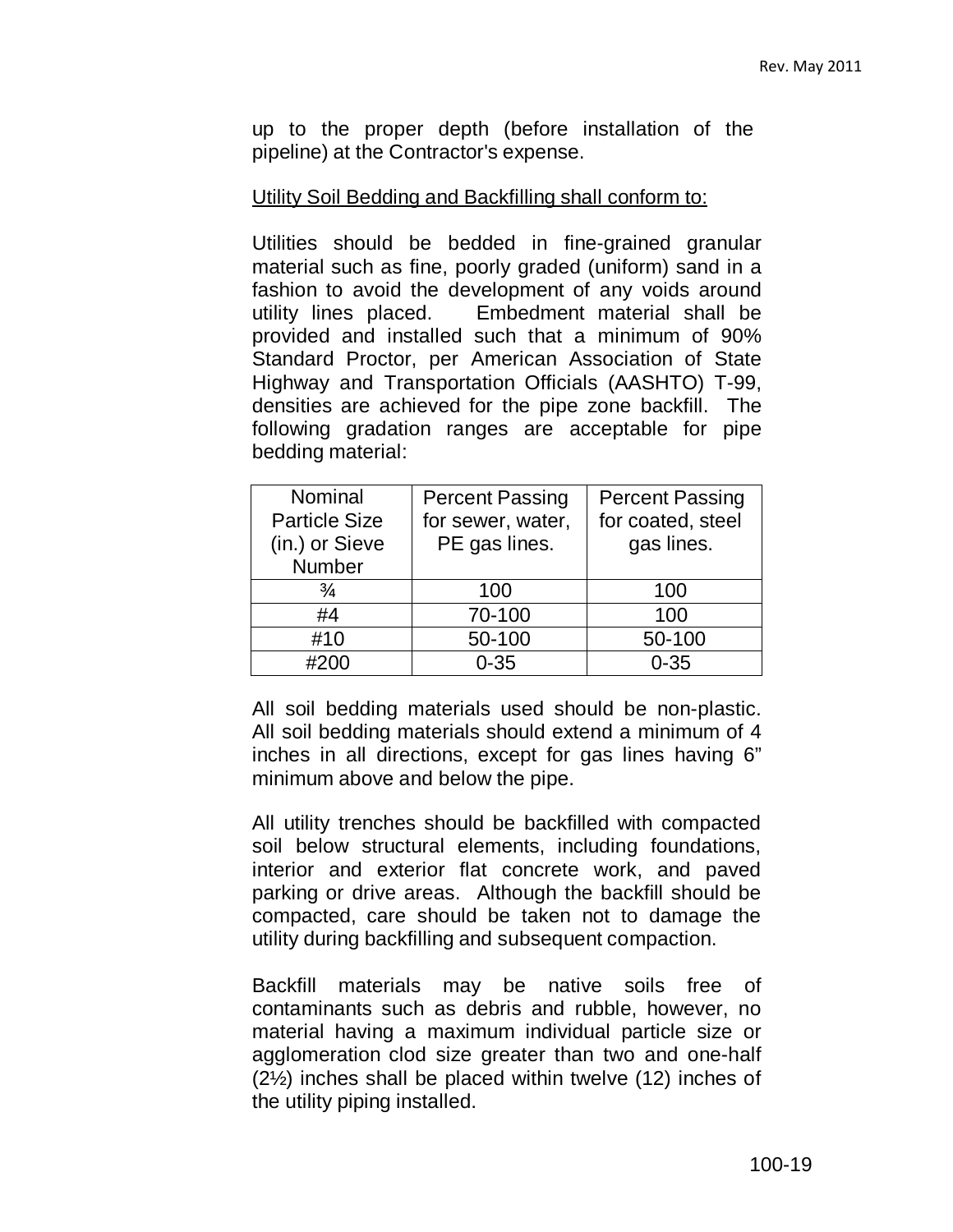| <b>Utility Construction</b> | <b>Percent of Modified Proctor Density</b> |                  |                      |
|-----------------------------|--------------------------------------------|------------------|----------------------|
|                             | (ASTM D-1557)                              |                  |                      |
|                             | Existing                                   | Fill or Backfill | Maximum              |
|                             | Surface                                    | <b>Placement</b> | <b>Finished Lift</b> |
|                             | Preparation                                |                  | Thickness (in.)      |
| In Roadway:                 | N/A                                        | 95               | 6                    |
| Shallower than 36 " of      |                                            |                  |                      |
| Grade                       |                                            |                  |                      |
| In Roadway:                 | N/A                                        | 95               | 12                   |
| Deeper than 36 " of         |                                            |                  |                      |
| Grade                       |                                            |                  |                      |
| Outside Roadway:            | N/A                                        | 90               | 12                   |
| Shallower than 36 " of      |                                            |                  |                      |
| Grade                       |                                            |                  |                      |
| <b>Outside Roadway:</b>     | N/A                                        | 90               | 18                   |
| Deeper than 36 " of         |                                            |                  |                      |
| Grade                       |                                            |                  |                      |

## Minimum Backfill Compaction Requirements

Note: ASTM herein refers to the American Society for Testing and Materials.

During excavation, material suitable for backfilling must be stockpiled in an orderly manner. Materials unsuitable for back filling, as directed by the P.M., shall be wasted in a suitable location. Where material is excavated from a trench and piled adjacent to the trench that material shall be piled in such a way that the toe of the slope of the material is at least two (2) feet from the edge of the trench. Alongside streets or roadways, material excavated from the trench shall, wherever possible, be piled along the street or roadway (traffic) side of the trench.

Should any rock, coarse stone, boulders, gravel, or other materials be encountered which would prevent the obtainment of suitable bedding, the trench shall be excavated to at least six (6) inches, for coated steel gas lines, four (4) inches for all other utilities, of extra depth and backfilled and properly compacted to grade with suitable material.

The Contractor shall furnish all work and items necessary for the completion and maintenance of the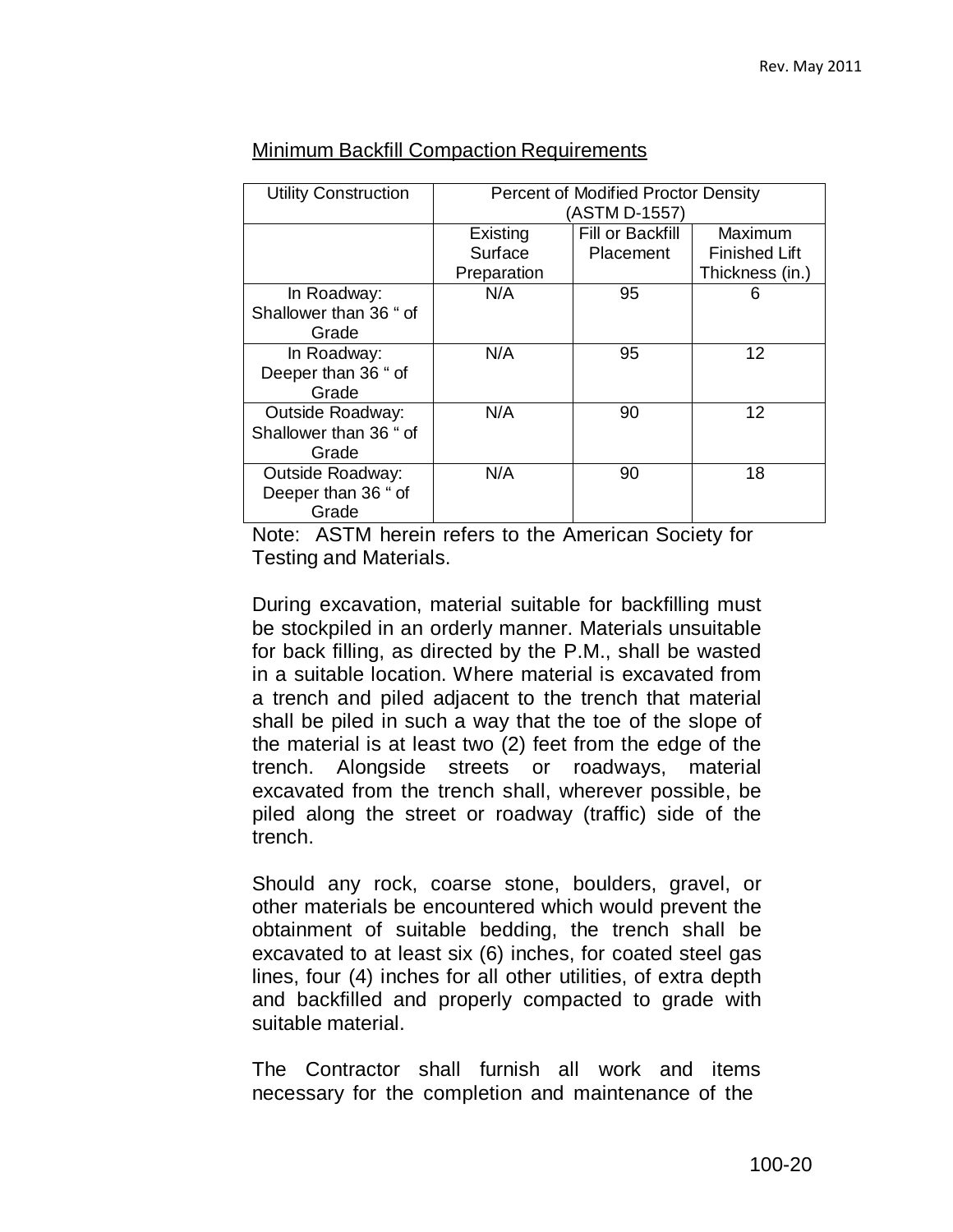trench, including flood or water control, shoring, cofferdams, diversion dikes, sheeting, piling, bracing, sloping, etc.

All grading in the vicinity of trenches or other excavations shall be controlled to prevent surface water from flowing into the excavations or damaging other property. Any water accumulated in the excavations shall be removed by pumping or by other Owner's approved methods, at the Contractor's expense.

Should the trench or excavation bottom become unstable from the entrance of surface water into the open excavation, the saturated soil shall be removed and suitable backfill placed and compacted to grade, at the Contractor's expense.

All trenches shall be cut to the line and grade as shown on the permitted Project documents and as specified herein. The bottom of the trench shall be smooth, without discontinuities and shall provide uniform support along the entirety of the pipeline without allowing the pipe to bend or sag.

Trench sides shall be smooth, uniform, free of discontinuities and protrusions such as roots, limbs, abandoned utility lines, asphalt material or other matter which may present a hazard to either the pipe, pipe coating or personnel.

The minimum allowable trench width shall be as shown in the Contract Documents.

All coated and/or wrapped utilities damaged during trenching or other excavations shall be cleaned up and again coated and wrapped throughout the excavation (throughout the exposed length) in accordance with the applicable Standards at no added expense to the Owner. This coat and wrap shall be proven to be proper and complete by the Contractor. This shall be done in part by completely Holiday testing steel wrapped lines (jeeping). These recoated and rewrapped (or exposed)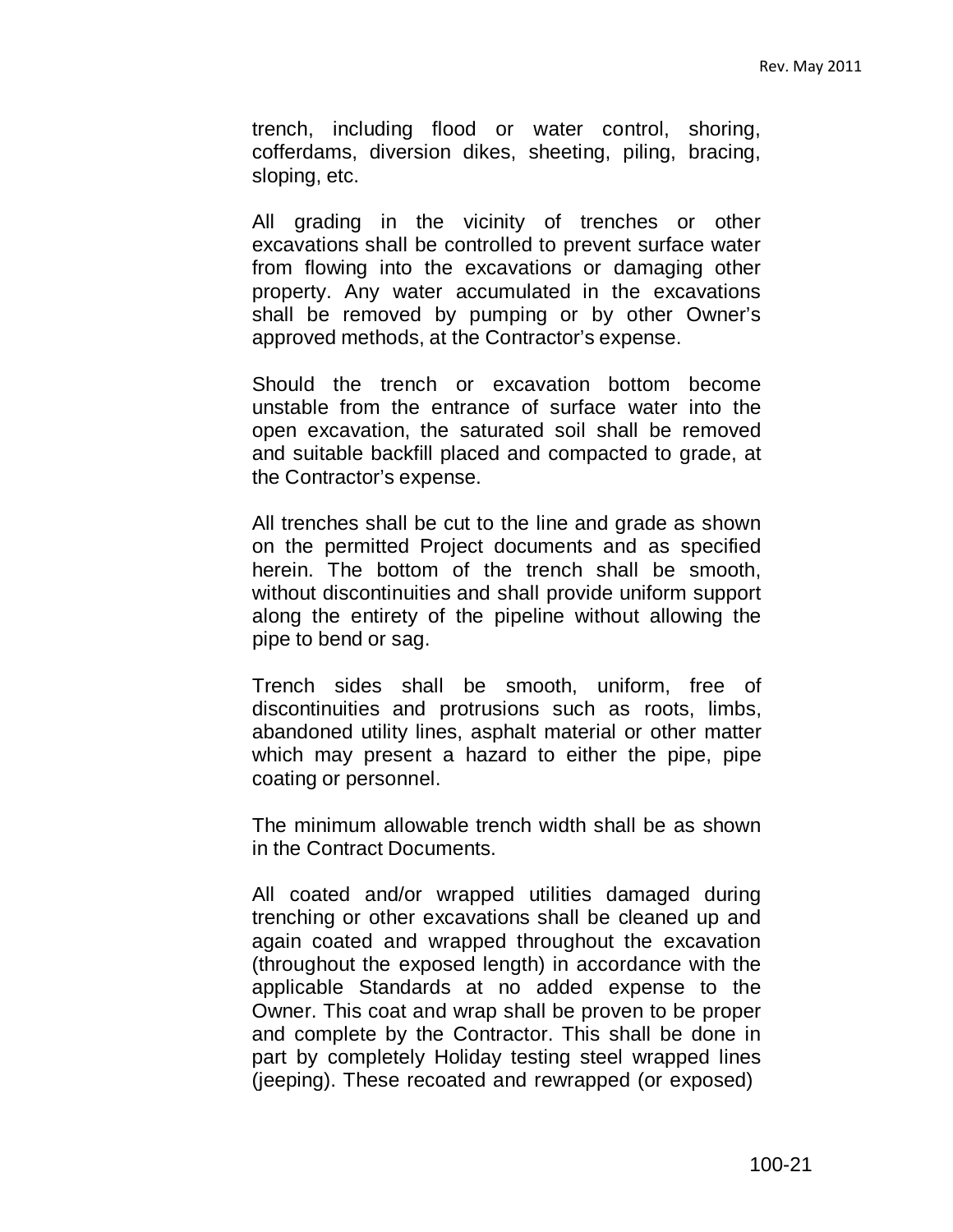lines shall be tested in the presence of the P.M., or designee, immediately prior to backfilling.

All harmful debris such as sharp stones, rocks, boulders, cans, paper, skids, stumps, roots, miscellaneous vegetation, tires, loose wire, and other extraneous matter shall be removed from the trench prior to lowering of the pipe and/or backfilling. No such debris which may be injurious to the pipe or pipe coating or which may create a corrosive cell or hot spot shall come in contact with the pipe or pipe coating before, during, or after backfilling.

Minimum density requirements within street, roadway, highway, or railroad rights-of-way shall be 95 percent of Modified Proctor maximum density. Backfill outside of street, roadway, highway, or railroad rights-of-way shall be 90 percent of Modified Proctor maximum density. In those areas requiring 95 percent of Modified Proctor maximum soil density, where it is found that 35 percent or more of the soil passes a #200 sieve, the soil density (compaction) requirement may, as directed by the P.M., be lowered to 90 percent of Modified Proctor maximum Density. Backfill for gas utility service lines in yards (min. four (4) inches wide, max. six (6) inches wide) shall be 85 percent of Modified Proctor maximum density.

Tamping to consolidate backfill shall be done by placing the backfill in layers and compacting with the proper tools. Compaction methods and equipment may utilize hand or mechanical tampers, rollers, etc. The equipment and procedures proposed shall be subject to the approval of the P.M. The use of "Hydro-Hammers" and other such "stampers" shall not be allowed.

Minimum soil densities on trenching work shall be as designated in NMSU Design Guidelines

The Contractor shall take extreme care and shall ensure that all drain ditches, spillways, watercourses, streets,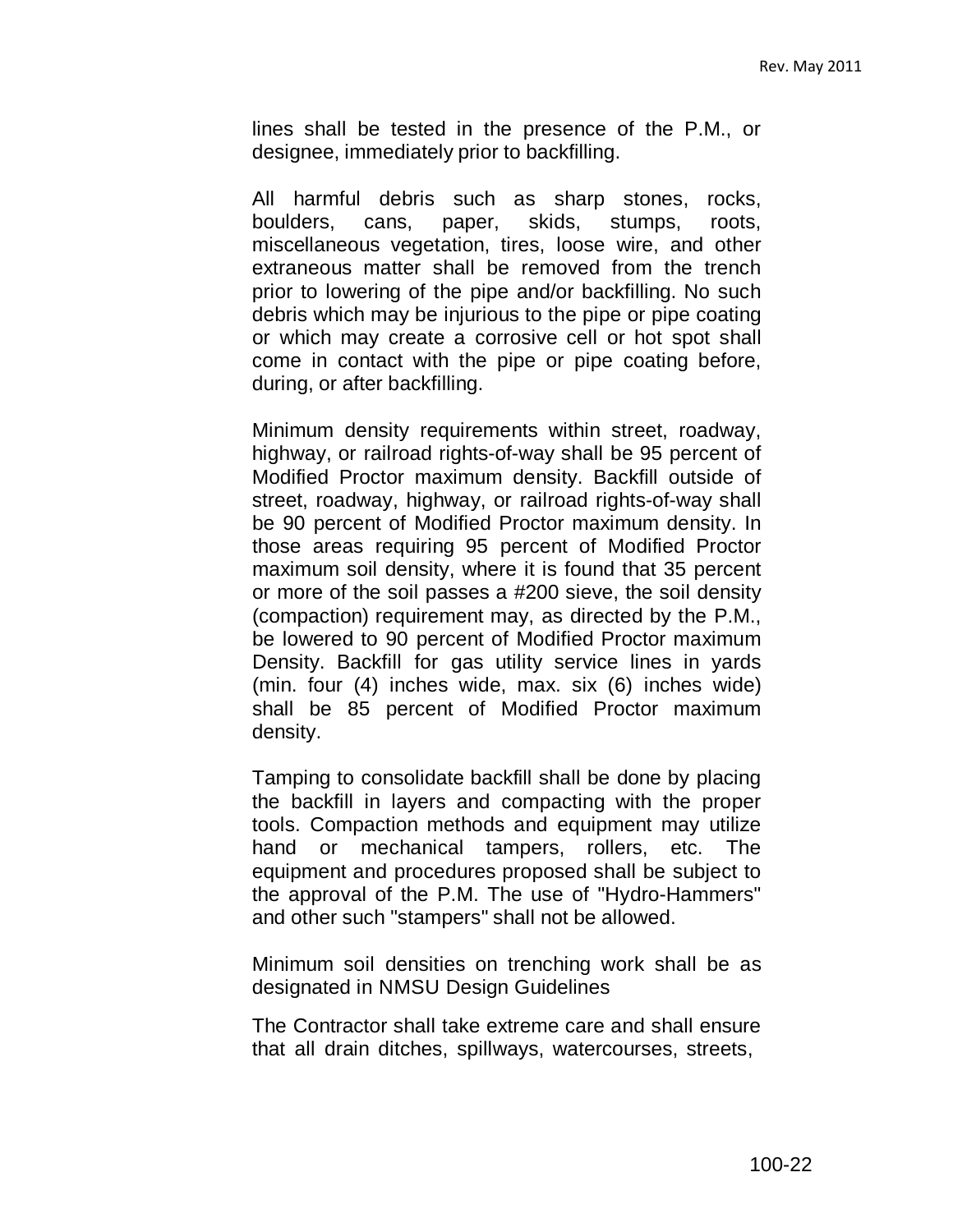highways, roadways and railroads are kept open at all times. The Contractor shall at all times keep the construction area cleanup completed to within one (1) block of the completed backfill, or 1000 lineal feet of trench, as directed by the P.M..

The location of mechanical compression couplings in existing steel gas piping uncovered during construction shall be brought to the attention of the P.M., or designee, and shall be shown on as-built drawings.

Flowable fill may be used in shallow, narrow trench excavations. Flowable fill may not be used for utility embedment material unless authorized by the

P.M., or designee. Use of flowable fill is discouraged in areas of collapse prone soils and expansive soils that are moisture sensitive and in areas of large excavations. The Contractor shall be responsible for all paving, repaving, and pavement patching in accordance with the said Road Construction Standards.

On streets and roadways having surfaces which have been graveled or stabilized with base material, the Contractor shall blade the surfacing material away from the area of the trench and stockpile such material in a windrow which is clear of the construction operations. After the utility line has been installed and the trench backfilled and compacted, the area shall be properly graded and the surfacing material shall be re-spread to its original lines and stabilized by watering and rolling to its original condition.

### **109.15 INTERFERENCE WITH SERVICE, NOTICE AND SCHEDULE OF WORK**

The Contractor shall obtain the permission of the P.M., or designee, before making any connections with existing utility mains. The required operations of the existing system components will be performed by the P.M per NMSU Design Guidelines.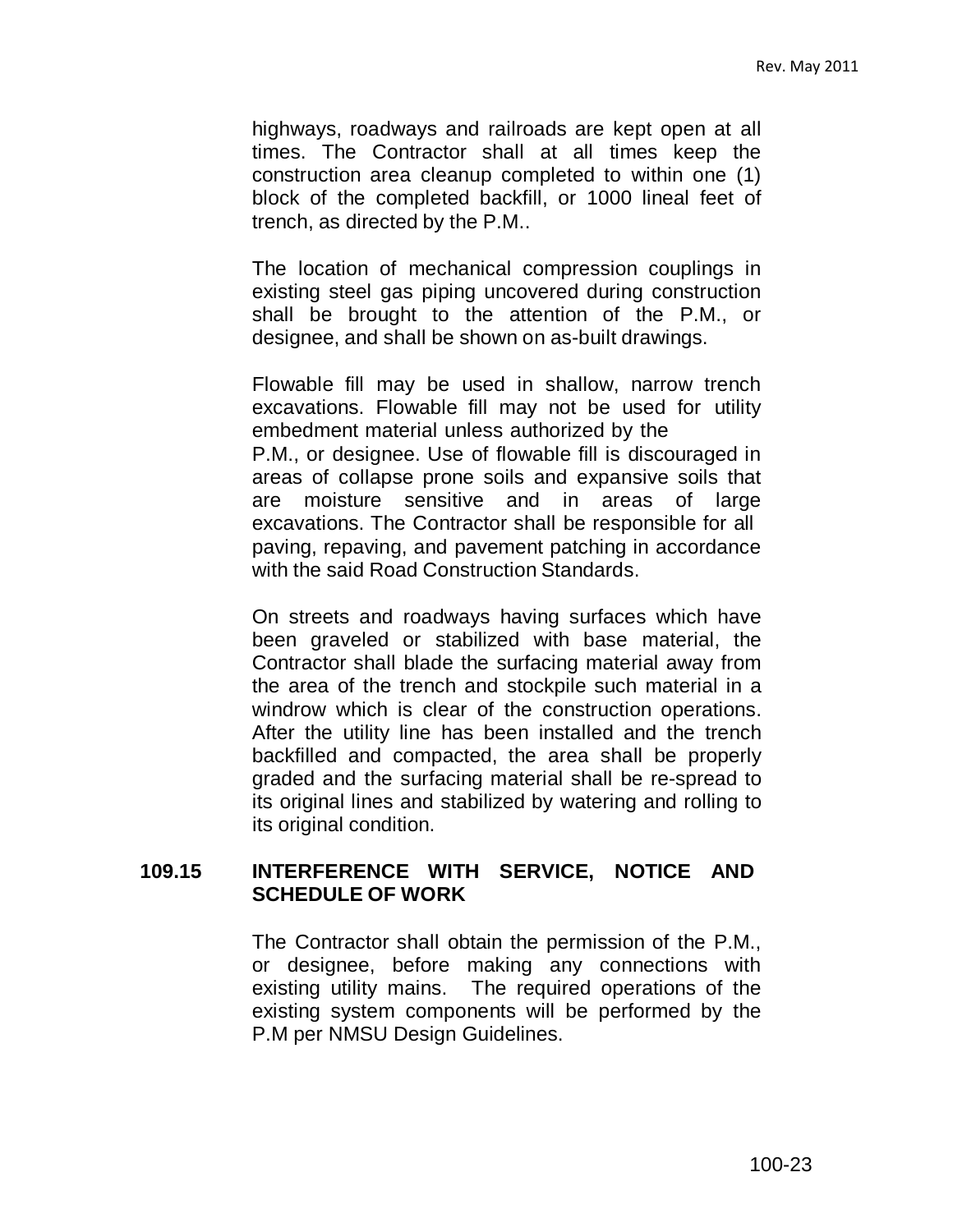The Contractor shall submit a work plan, detailing the performance of necessary activities, for prior approval of the P.M. The Contractor shall notify the P.M. of all utility shutoffs that he plans to make, the day and time they are to be made, the estimated length of time the utility will be out of service, and manpower available for the performance of same. The Contractor may be required to perform certain work activities at night when, in the opinion of the P.M., or designee, it will be necessary for the convenience of the Owner and the general public. Work shall be started upon the direction of the P.M., or designee, and shall be completed in a prompt, efficient manner in coordination and cooperation with any and all other utilities concerned.

The Contractor, with prior approval of the P.M., shall notify the utility customers that will be affected of the impending shutoff. The utility customers shall be given ample time, minimum two weeks, to provide themselves with temporary supply measures. Notification shall be by personal contact and issued by OFS.

Any interruption of service shall be for as short a time as possible. No service shall be interrupted for a period longer than four hours except by permission of the P.M., or designee.

When construction work requires that service to NMSU customers be interrupted, the Contractor must request approval for the interruption from the P.M., or designee, at least two weeks in advance. The P.M., or designee, may adjust scheduled interruptions to occur during minimum use periods.

If an emergency interruption occurs, the Contractor shall immediately notify the P.M. and NMSU and shall restore service as soon as possible.

It shall be the P.M's. option to assist the Contractor in restoring service during scheduled or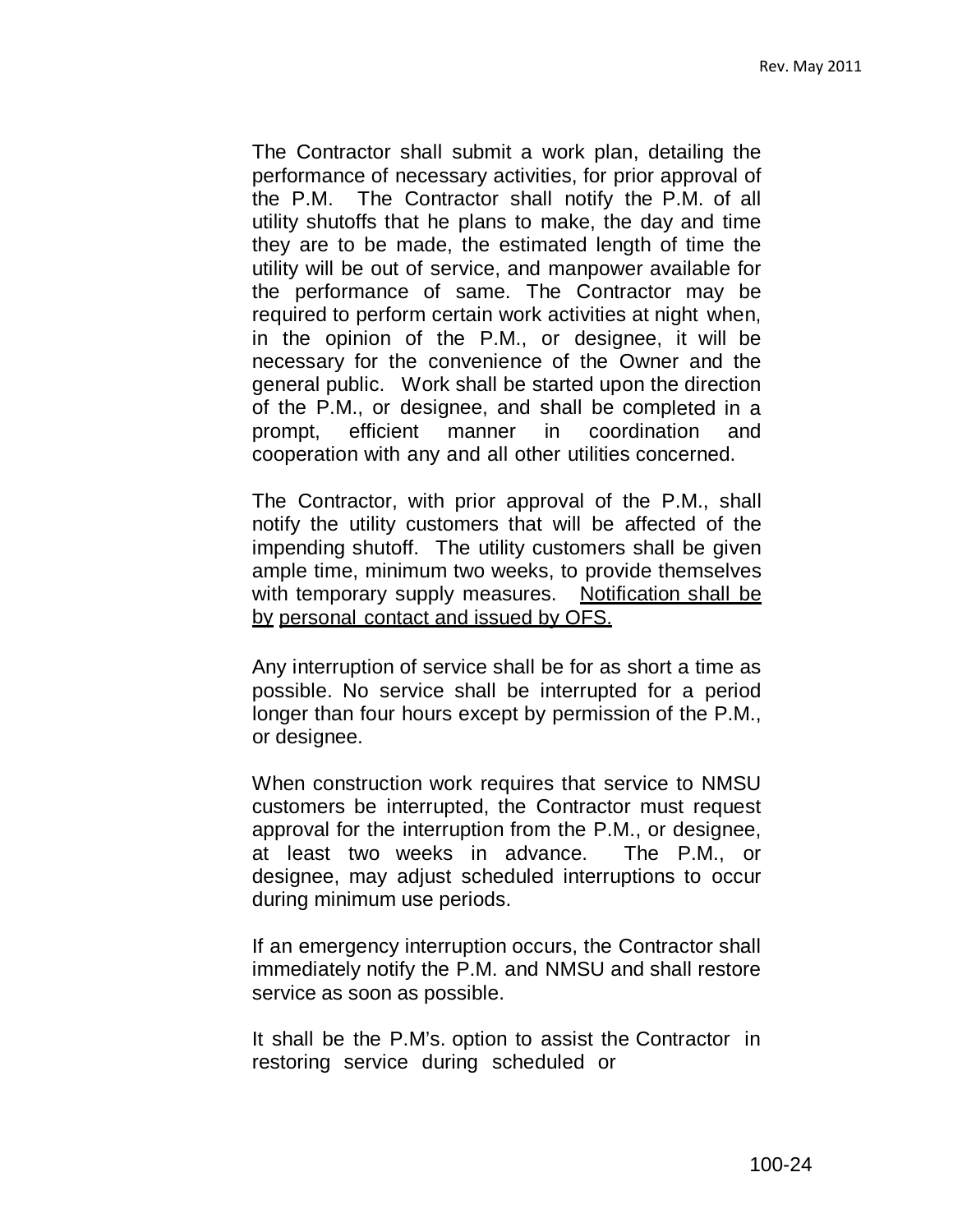emergency interruptions if, in their opinion, work to restore service is not progressing in a timely manner. Costs incurred by NMSU will be reimbursed to NMSU by the Contractor based upon NMSU's invoice.

#### **109.16 PROCEDURES**

Subgrade to be established 0.2 FT prior to any utility corridor being utilized.

Sewer corridor to be installed first, followed by water and gas. All main lines shall be installed, tested, and accepted by the P.M. prior to final subgrade elevations and lines being established.

#### **109.17 UTILITY STUBOUTS**

Locations of utility stubouts and services shall be marked on the curb top, once only, by branding as "S" for sewer, "W" for water, and "G" for gas. Failure to mark stubouts and services, within 18 inches of their horizontal placement, shall constitute grounds for rejection of the utility system extension.

#### **109.18 CONSTRUCTION NOTES**

CLEANUP – The Contractor shall leave the project in a clean and neat condition.

MATERIAL TESTING FAILURES – The cost of all density re-tests, due to failures, shall be paid for by the Contractor. A receipt from the testing lab indicating that the Contractor has met his obligations will be necessary prior to acceptance of the utility project by the P.M. A certificate will also be required from the testing lab certifying that all failures have been successfully retested.

"AS BUILT" and "RECORD" DRAWINGS – **For utility work on NMSU contracts**, the Contractor shall prepare an accurate, detailed set of "As Built" drawings for the utilities installed (water, sewer, and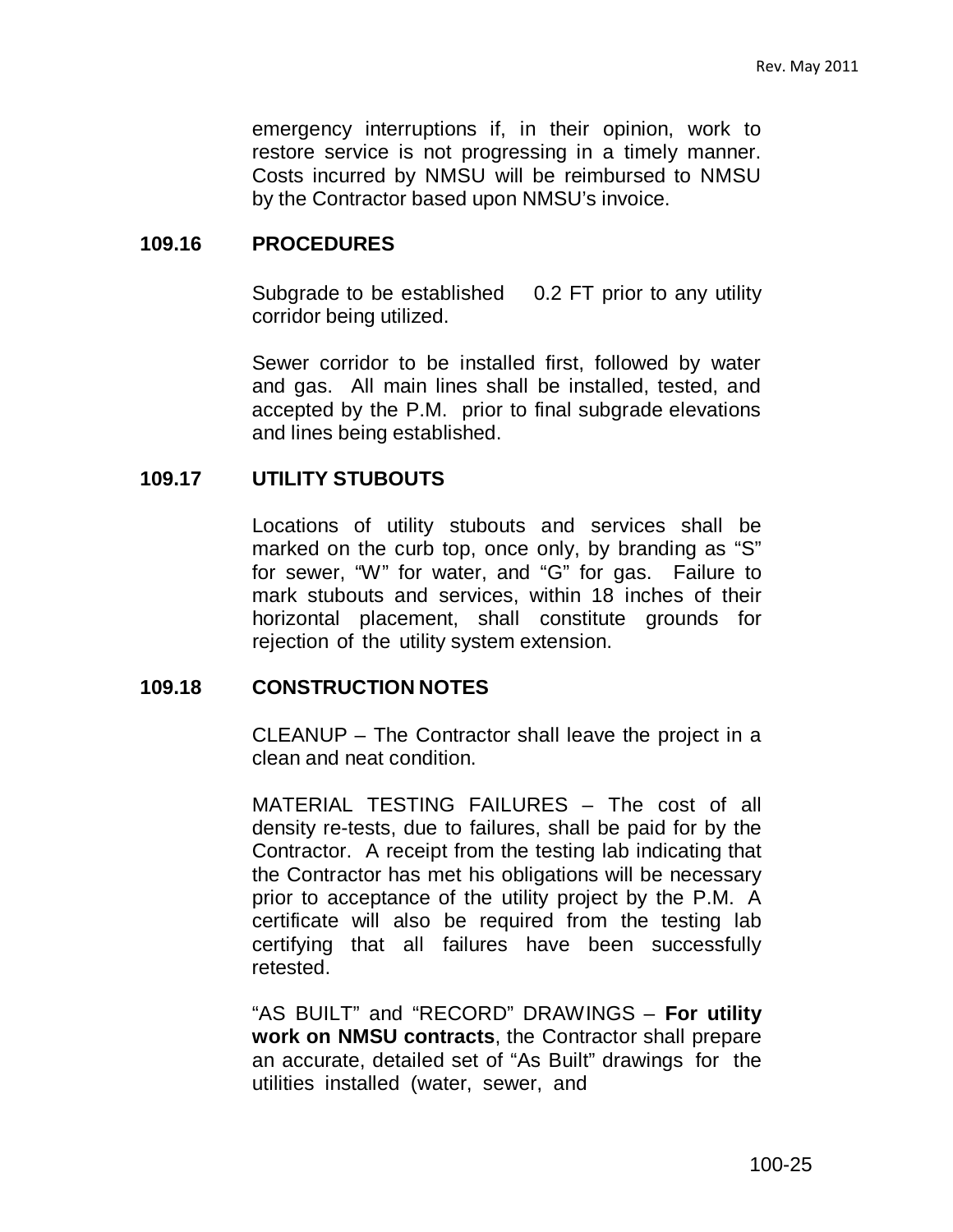gas). The Owner will provide the Contractor with a set of plans for the preparation of the "Record" drawings and the Contractor shall record thereon locations, depth, size, type of material, any other pertinent data, and all changes made in the utility system. The Contractor shall turn over the completed set of plans to the owner prior to acceptance of the project by NMSU.

VALVE BOX AND MANHOLE RAISING – The Contractor shall be responsible for raising all valve boxes and manhole rings and covers after roadway surface treatment.

#### **109.19 CONNECTION TO EXISTING SYSTEM**

At least 96 hours prior to starting any work involving connections to the existing system, the Contractor shall notify the P.M., or designee. Replacement of paving shall follow the backfill by not more than three (3) days, nor more than 500 lineal feet of trench width.

## **109.20 PUBLIC CONVENIENCE AND ACCESS**

The Contractor shall conduct and schedule his work at all times so that a minimum of obstructions to traffic and other inconveniences to the public occurs. The Contractor shall maintain access to properties. The testing, purging, transfer of service and backfill of each section of line shall immediately follow the installation.

Where the pipeline routes cross secondary streets, the excavation shall be backfilled to provide a roadway prior to the end of the workday. Construction by open excavation across major streets and thoroughfares shall be carried and completed to approximately the roadway centerline and the trench backfilled prior to excavation across the remaining roadway section so that traffic will not be interrupted.

The Contractor shall provide and set barricades and flashing lights along all open excavations and at points